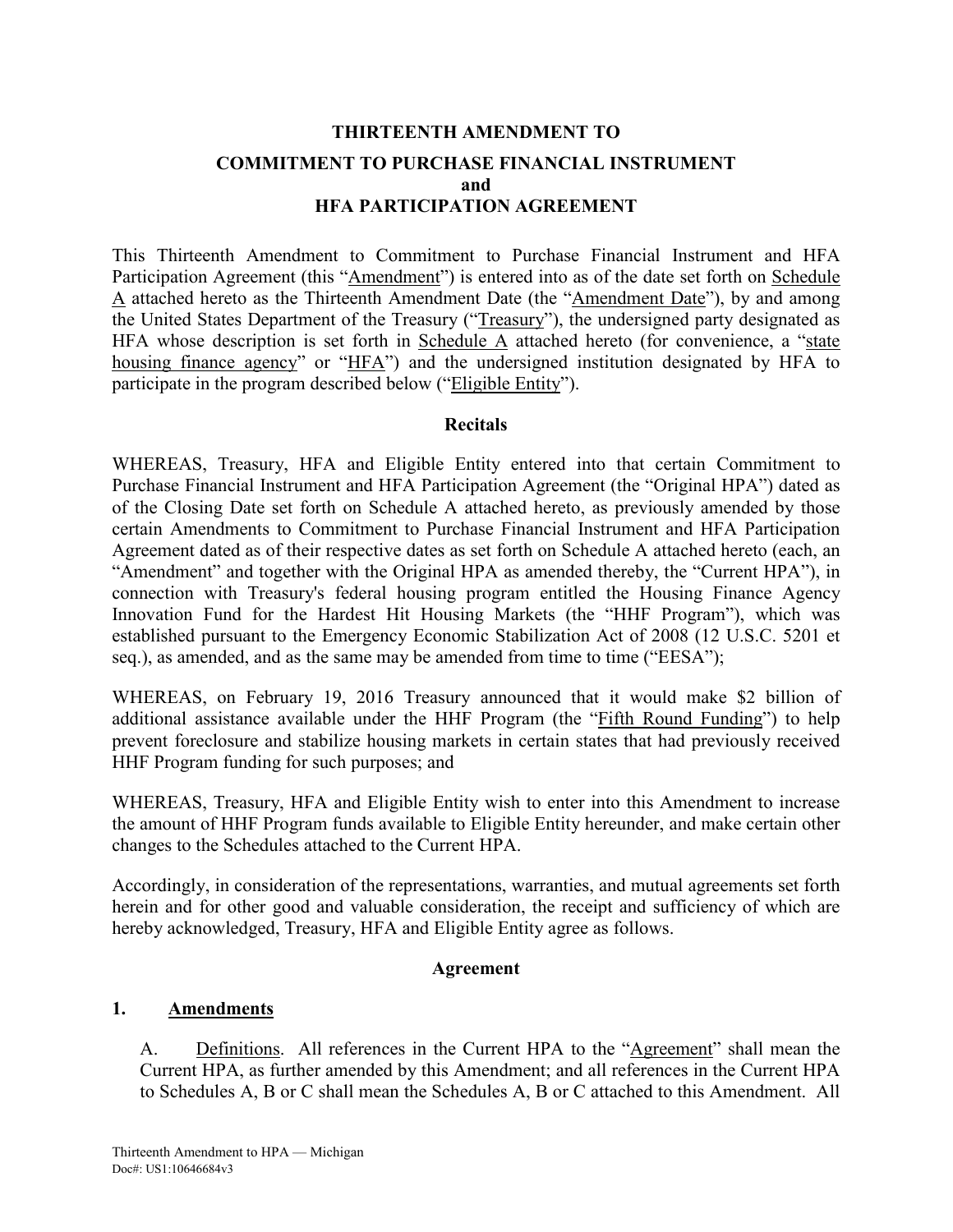references herein to the "HPA" shall mean the Current HPA, as further amended by this Amendment.

B. Schedule A. Schedule A attached to the Current HPA is hereby deleted in its entirety and replaced with Schedule A attached to this Amendment.

C. Schedule B. Schedule B attached to the Current HPA is hereby deleted in its entirety and replaced with Schedule B attached to this Amendment.

D. Schedule C. Schedule C attached to the Current HPA is hereby deleted in its entirety and replaced with Schedule C attached to this Amendment.

## **2. Representations, Warranties and Covenants**

A. HFA and Eligible Entity. HFA and Eligible Entity, each for itself, make the following representations, warranties and covenants to Treasury and the truth and accuracy of such representations and warranties and compliance with and performance of such covenants are continuing obligations of HFA and Eligible Entity, each as to itself. In the event that any of the representations or warranties made herein cease to be true and correct or HFA or Eligible Entity breaches any of its covenants made herein, HFA or Eligible Entity, as the case may be, agrees to notify Treasury immediately and the same shall constitute an Event of Default under the HPA.

(1) HFA and Eligible Entity each hereby certifies, represents and warrants as of the date hereof that each of the representations and warranties of HFA or Eligible Entity, as applicable, contained in the HPA are true, correct, accurate and complete in all material respects as of the date hereof. All covenants of HFA or Eligible Entity, as applicable, contained in the HPA shall remain in full force and effect and neither HFA, nor Eligible Entity is in breach of any such covenant.

(2) Eligible Entity has the full corporate power and authority to enter into, execute, and deliver this Amendment and any other closing documentation delivered to Treasury in connection with this Amendment, and to perform its obligations hereunder and thereunder.

(3) HFA has the full legal power and authority to enter into, execute, and deliver this Amendment and any other closing documentation delivered to Treasury in connection with this Amendment, and to perform its obligations hereunder and thereunder.

## **3. Miscellaneous**

A. The recitals set forth at the beginning of this Amendment are true and accurate and are incorporated herein by this reference.

B. Capitalized terms used but not defined herein shall have the meanings ascribed to them in the HPA.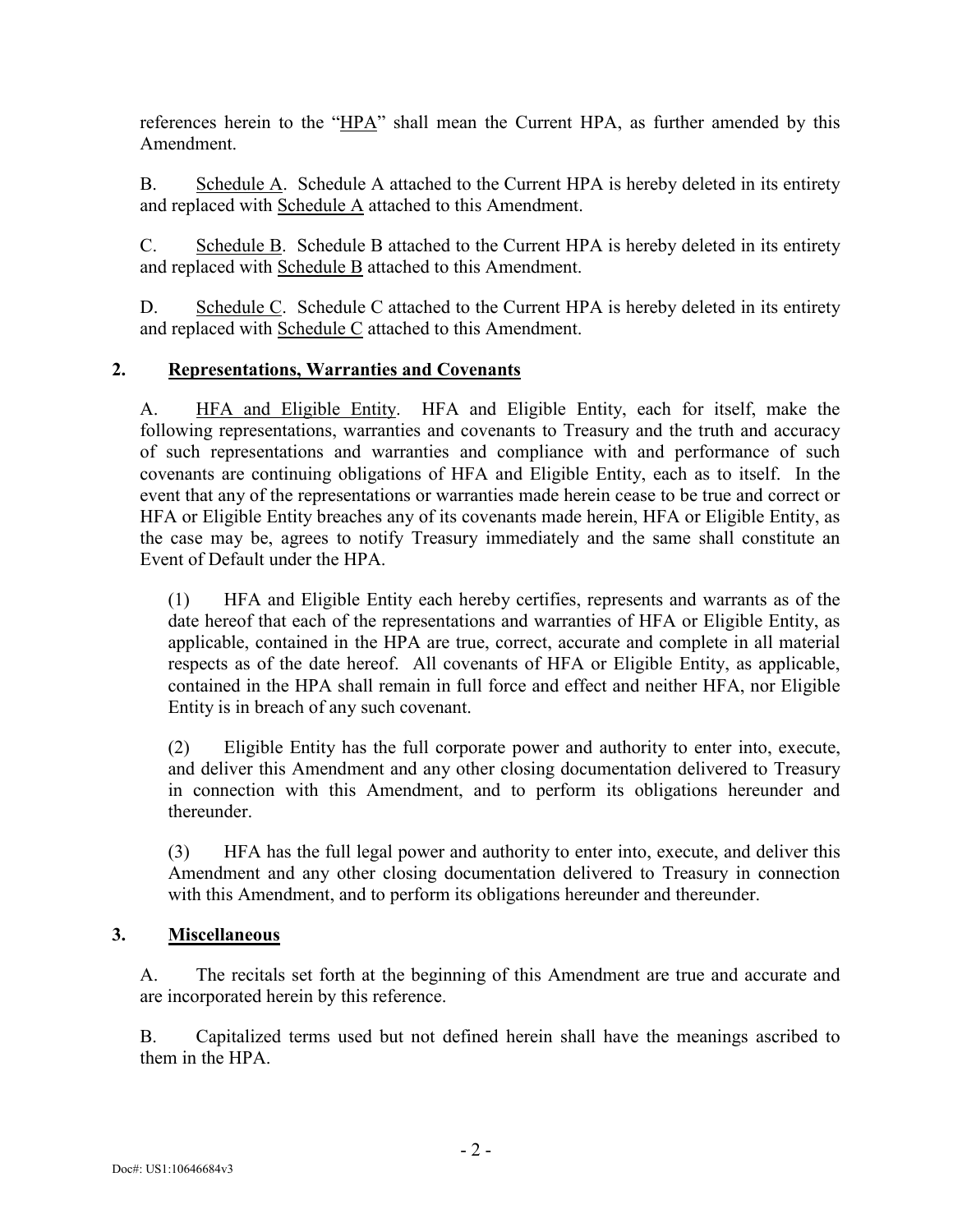C. Any provision of the HPA that is determined to be prohibited or unenforceable in any jurisdiction shall, as to such jurisdiction, be ineffective to the extent of such prohibition or unenforceability without invalidating the remaining provisions of the HPA, and no such prohibition or unenforceability in any jurisdiction shall invalidate such provision in any other jurisdiction.

D. This Amendment may be executed in two or more counterparts (and by different parties on separate counterparts), each of which shall be deemed an original, but all of which together shall constitute one and the same instrument. Facsimile or electronic copies of this Amendment shall be treated as originals for all purposes.

## [SIGNATURE PAGE FOLLOWS; REMAINDER OF PAGE INTENTIONALLY LEFT BLANK]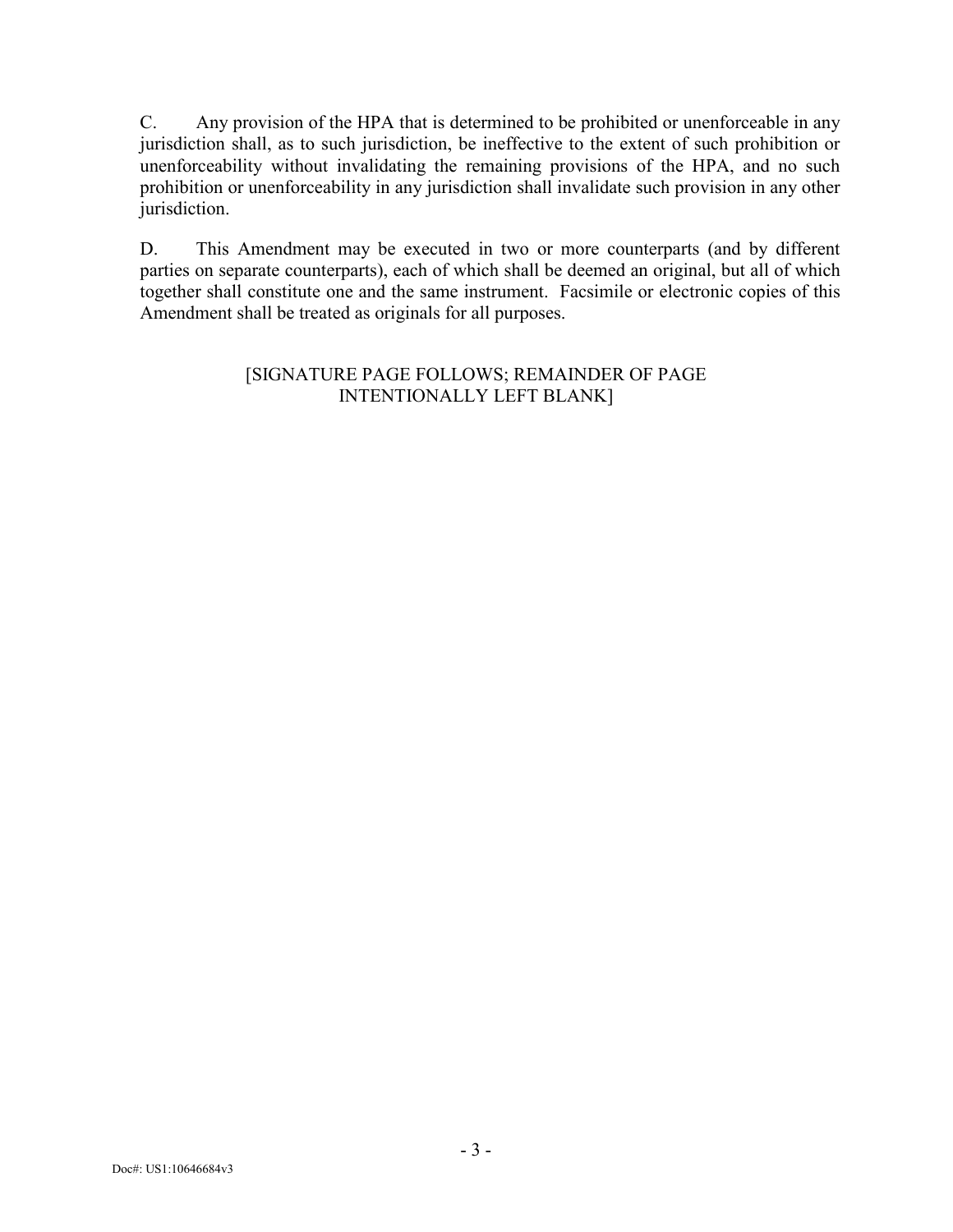**In Witness Whereof**, HFA, Eligible Entity and Treasury by their duly authorized officials hereby execute and deliver this Thirteenth Amendment to Commitment to Purchase Financial Instrument and HFA Participation Agreement as of the Amendment Date.

## **HFA**: **TREASURY**:

MICHIGAN STATE HOUSING DEVELOPMENT AUTHORITY UNITED STATES DEPARTMENT OF THE **TREASURY** 

By: /s/ Kevin Elsenheimer By: Name: Kevin Elsenheimer Name: Mark McArdle

Title: Executive Director Title: Deputy Assistant Secretary for Financial Stability

## **ELIGIBLE ENTITY**:

MICHIGAN HOMEOWNER ASSISTANCE NONPROFIT HOUSING CORPORATION

By: /s/ Mary Townley Name: Mary Townley Title: V.P. Hardest Hit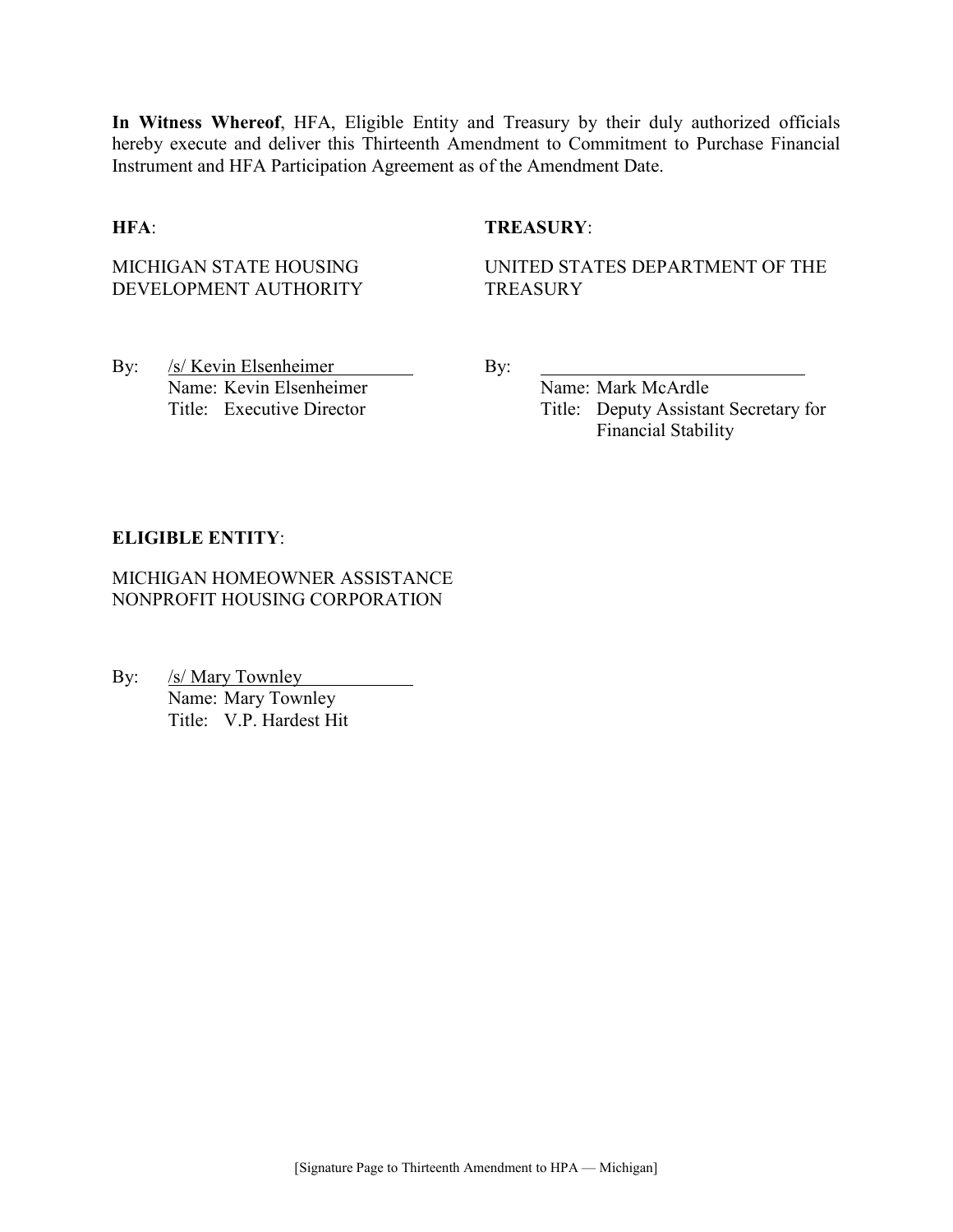# **EXHIBITS AND SCHEDULES**

Schedule A Basic Information<br>Schedule B Service Schedules

Schedule B Service Schedules<br>Schedule C Permitted Expense

Permitted Expenses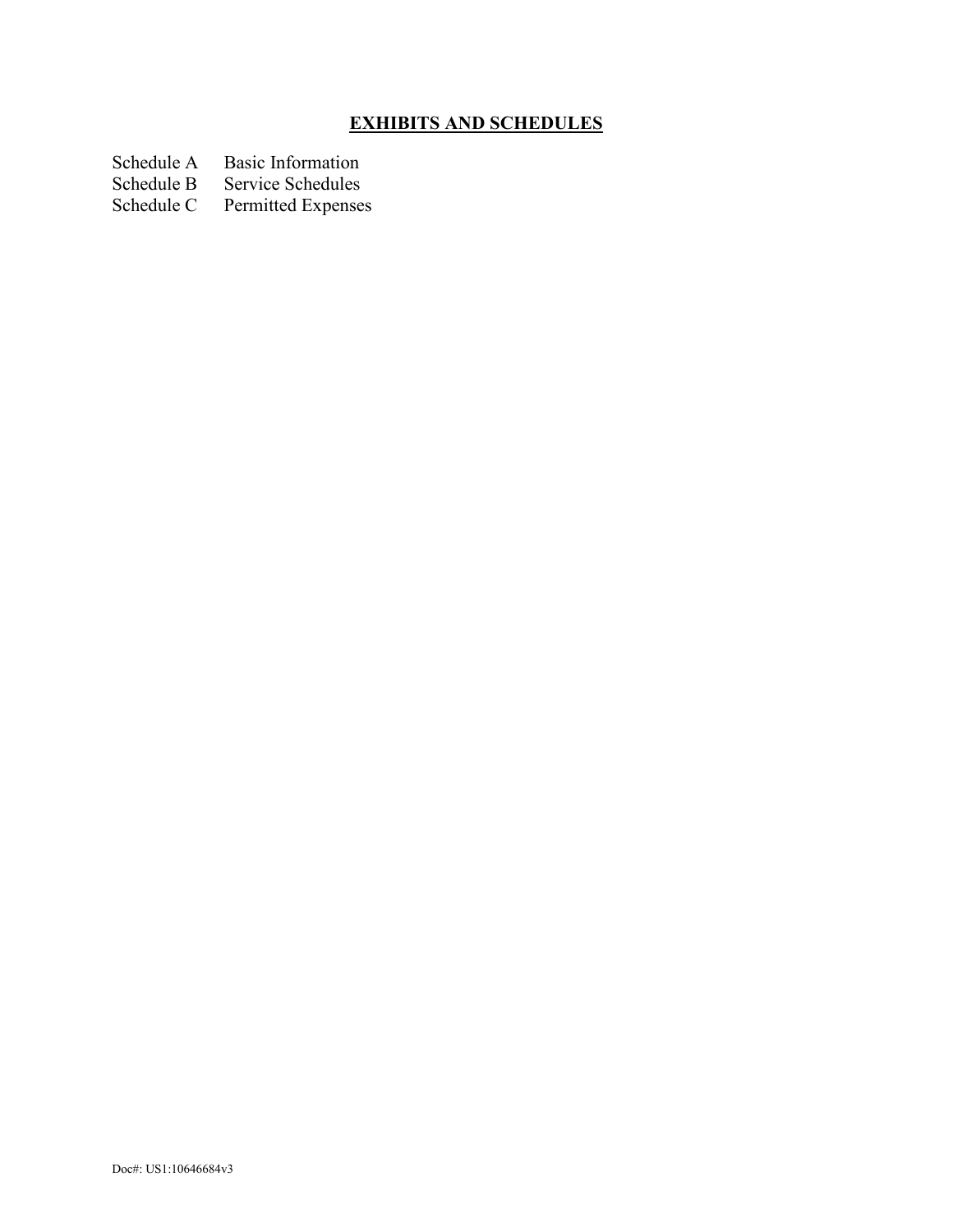# **SCHEDULE A**

# **BASIC INFORMATION**

| Eligible Entity Information:                                                 |                                                                |
|------------------------------------------------------------------------------|----------------------------------------------------------------|
| Name of the Eligible Entity:                                                 | Michigan Homeowner Assistance Nonprofit<br>Housing Corporation |
| Corporate or other organizational form:                                      | Domestic Nonprofit Corporation                                 |
| Jurisdiction of organization:                                                | State of Michigan                                              |
| Notice Information:                                                          |                                                                |
| HFA Information:<br>Name of HFA:                                             | Housing Development<br>Michigan<br>State<br>Authority          |
| Organizational form:                                                         | Public body corporate and politic of the<br>State of Michigan  |
| Date of Application:                                                         | April 14, 2010                                                 |
| Date of Action Plan:                                                         | September 1, 2010                                              |
| Notice Information:                                                          |                                                                |
| Program Participation Cap:                                                   | \$761,204,045.00                                               |
| Portion of Program Participation Cap<br>Representing Original HHF Funds:     | \$154,500,000.00                                               |
| Portion of Program Participation Cap<br>Representing Unemployment HHF Funds: | \$128,461,559.00                                               |
| Rounds 1-4 Funding Allocation:                                               | \$498,605,738.00                                               |
| Round 5 Funding Allocation:                                                  | \$262,598,307.00                                               |
| Permitted Expenses:                                                          | \$69,981,853.00                                                |
| Closing Date:                                                                | June 23, 2010                                                  |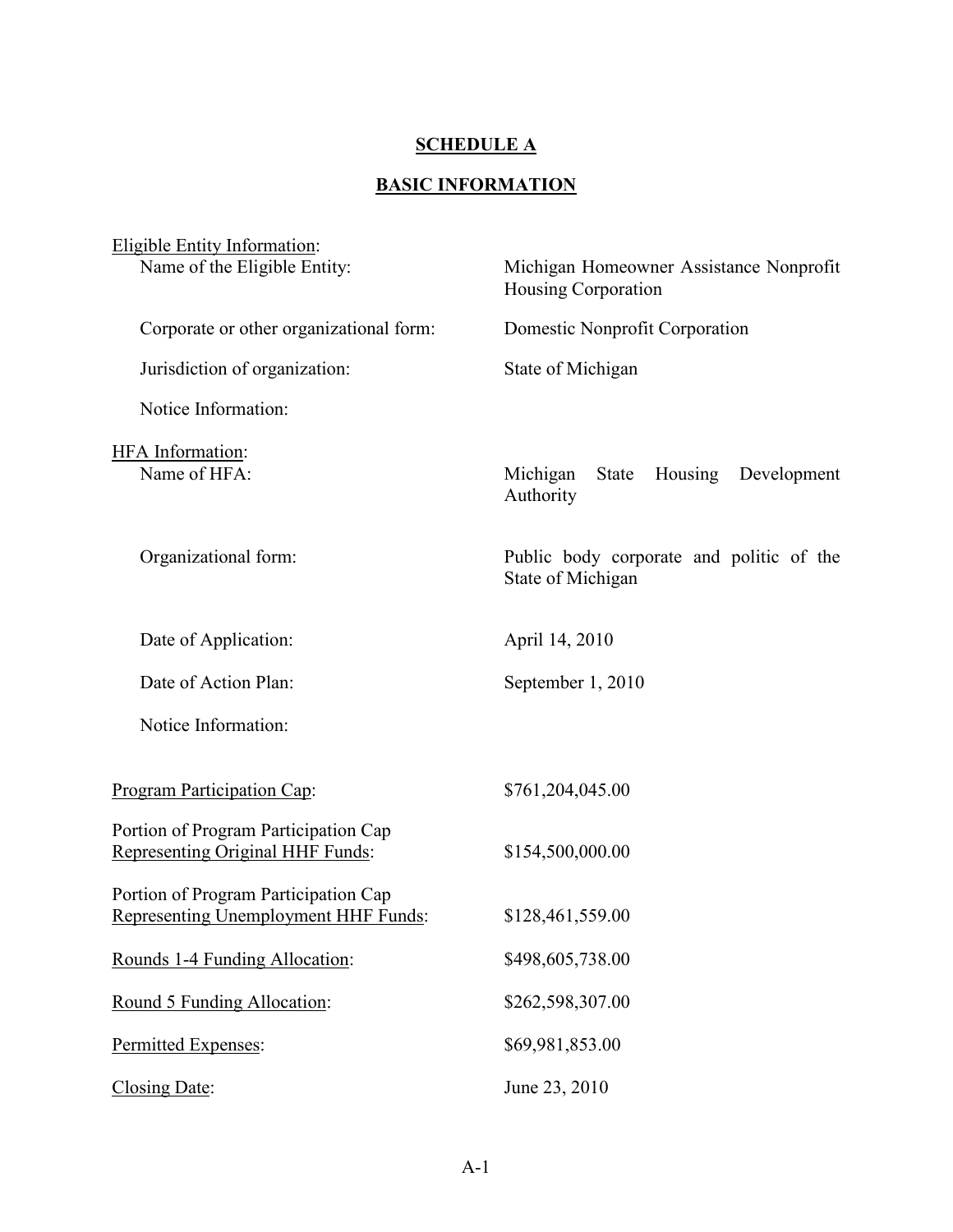| <b>First Amendment Date:</b>                           | September 23, 2010                                                                                                                |
|--------------------------------------------------------|-----------------------------------------------------------------------------------------------------------------------------------|
| <b>Second Amendment Date:</b>                          | September 29, 2010                                                                                                                |
| Third Amendment Date:                                  | December 16, 2010                                                                                                                 |
| Fourth Amendment Date:                                 | August 3, 2011                                                                                                                    |
| Fifth Amendment Date:                                  | June 28, 2012                                                                                                                     |
| <b>Sixth Amendment Date:</b>                           | November 15, 2012                                                                                                                 |
| <b>Seventh Amendment Date:</b>                         | June 6, 2013                                                                                                                      |
| <b>Eighth Amendment Date:</b>                          | December 12, 2013                                                                                                                 |
| <b>Ninth Amendment Date:</b>                           | October 10, 2014                                                                                                                  |
| Tenth Amendment Date:                                  | March 6, 2015                                                                                                                     |
| <b>Eleventh Amendment Date:</b>                        | October 28, 2015                                                                                                                  |
| Twelfth Amendment Date:                                | April 1, 2016                                                                                                                     |
| Thirteenth Amendment Date:                             | June 1, 2016                                                                                                                      |
| <b>Eligible Entity Depository Account Information:</b> | See account information set forth in the<br>Depository Account Control Agreement<br>Eligible<br>and<br>between Treasury<br>Entity |

regarding the HHF Program.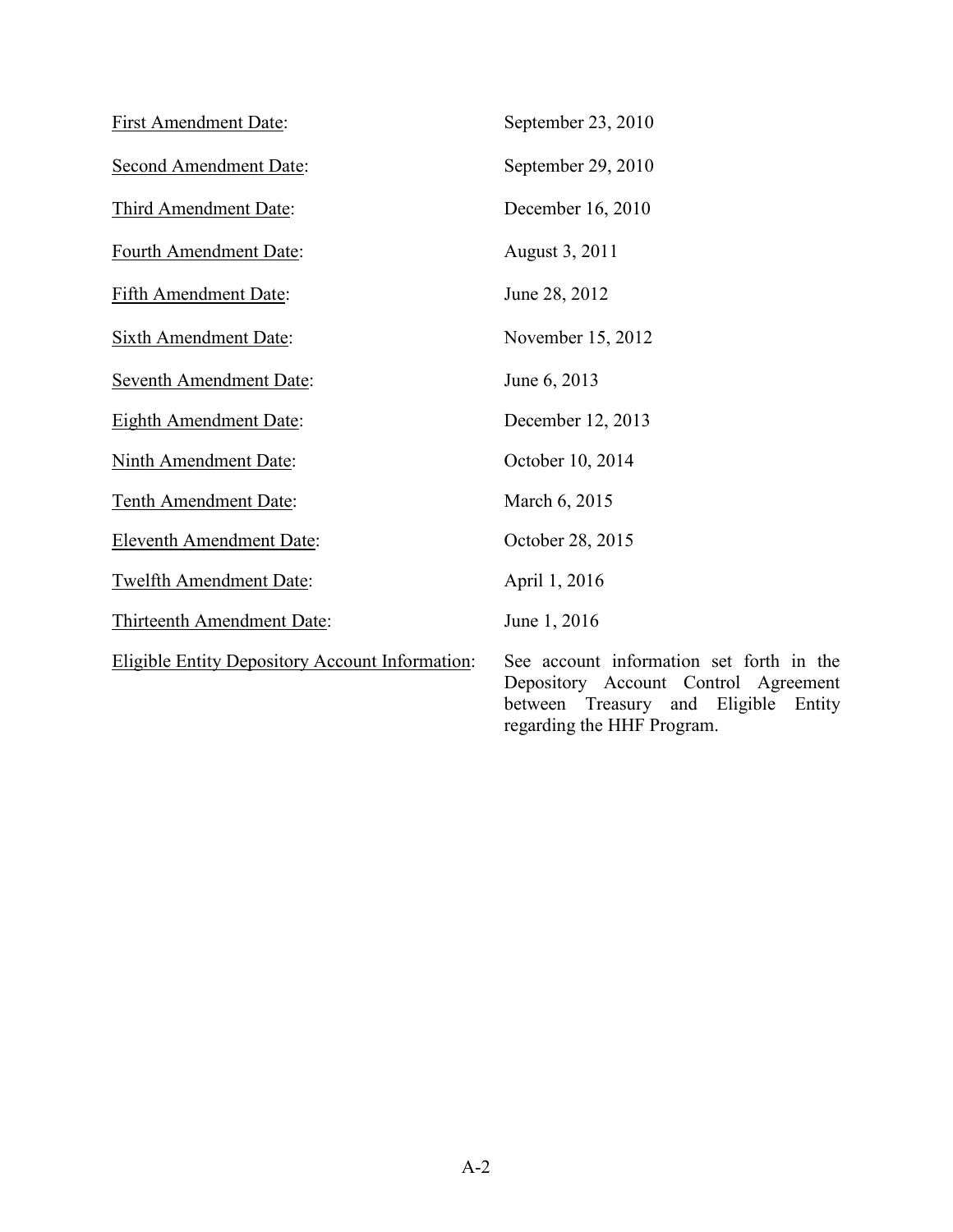## **SCHEDULE B**

## **SERVICE SCHEDULES**

The Service Schedules attached as Schedule B to the Current HPA are hereby deleted in their entirety and replaced with the attached Service Schedules (numbered sequentially as Service Schedule B-1, Service Schedule B-2, et. seq.), which collectively comprise Schedule B to the HPA.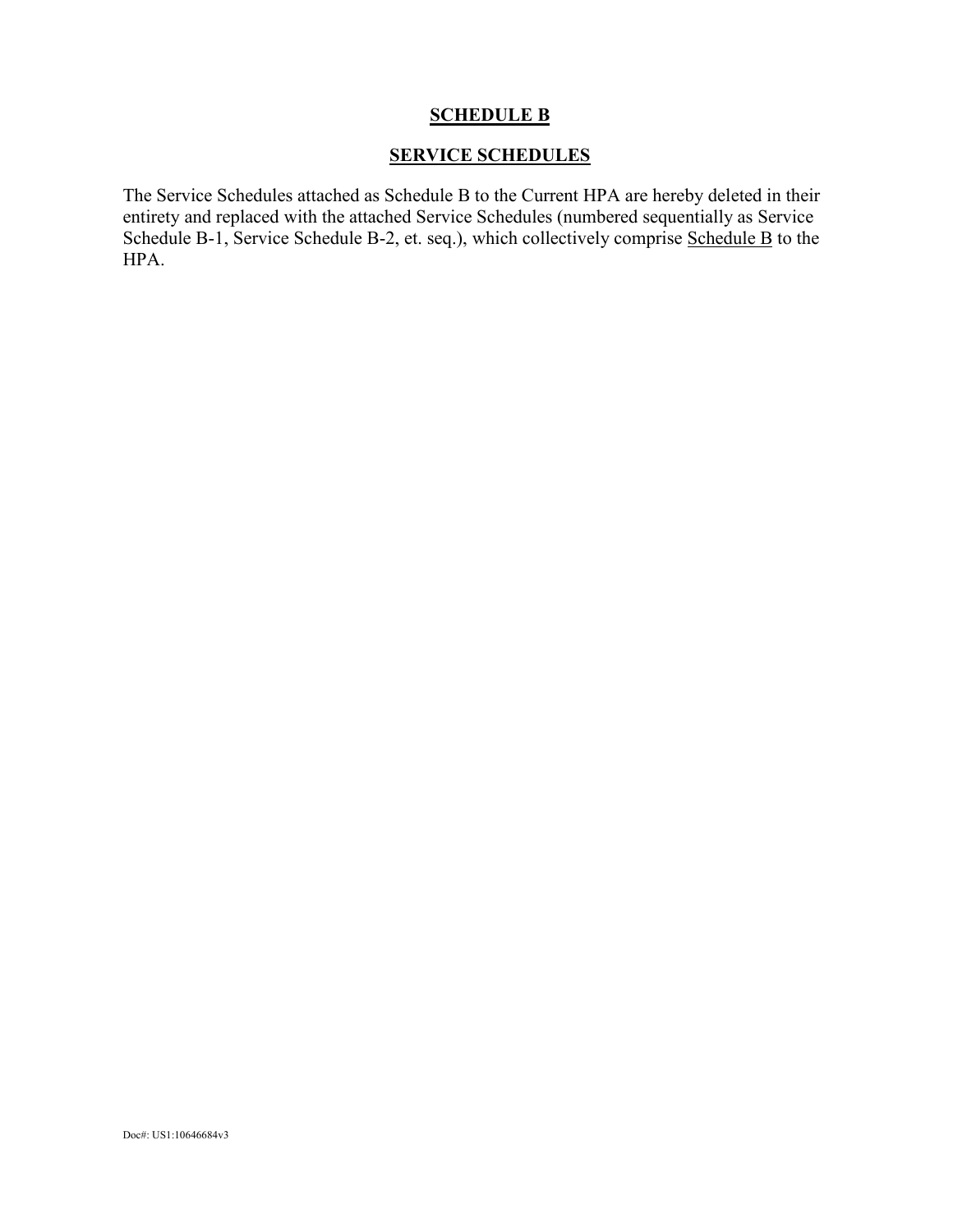# SERVICE SCHEDULE B-1 MICHIGAN STATE HOUSING DEVELOPMENT AUTHORITY **PRINCIPAL CURTAILMENT PROGRAM (PC) Summary Guidelines**

|    | 1. Program Overview                                                                   | The Principal Curtailment Program will provide a one-<br>time matching fund of up to \$10,000 to homeowners seeking<br>to modify their loans. The Lender/Servicer must agree to<br>provide matching forgiveness of principal and to modify<br>the reduced loan balance.                                                                                                                                                                                                                                                                                                                                                                      |
|----|---------------------------------------------------------------------------------------|----------------------------------------------------------------------------------------------------------------------------------------------------------------------------------------------------------------------------------------------------------------------------------------------------------------------------------------------------------------------------------------------------------------------------------------------------------------------------------------------------------------------------------------------------------------------------------------------------------------------------------------------|
|    | 2. Program Goals                                                                      | Principal Curtailment<br>will<br>The<br>avoidable<br>prevent<br>foreclosures by helping homeowners who have a qualifying,<br>involuntary hardship (for example, homeowners<br>who<br>currently cannot refinance or modify their mortgages due to<br>negative equity positions). Homeowners will benefit from<br>both a restructured loan payment and the reduction in<br>principal balance, reducing monthly payments and increasing<br>sustainability.                                                                                                                                                                                      |
| 3. | <b>Target</b><br><b>Population/Areas</b>                                              | MHA does not anticipate targeting this assistance on a<br>geographic basis, nor have we anticipated targeting specific<br>income limits.                                                                                                                                                                                                                                                                                                                                                                                                                                                                                                     |
| 4. | <b>Program Allocation</b><br>(Excluding<br><b>Administrative</b><br><b>Expenses</b> ) | \$2,764,875.77                                                                                                                                                                                                                                                                                                                                                                                                                                                                                                                                                                                                                               |
| 5. | <b>Borrower Eligibility</b><br>Criteria                                               | MHA determines homeowner eligibility. Homeowners<br>presently having negative equity, greater than 100% Loan to<br>Value (LTV) or greater than 100% Combined Loan to Value<br>(CLTV), and needing principal curtailment in order to reach a<br>sustainable mortgage payment. Homeowners are required to<br>provide a hardship affidavit; it must be the occupying<br>Homeowner who has the qualifying, involuntary hardship. If<br>providing assistance on a $2nd$ lien, first lien must be<br>documented as current. MHA considers a sustainable<br>mortgage payment 45% or less (gross household income to<br>validated mortgage payment). |
|    | 6. Property/Loan<br><b>Eligibility Criteria</b>                                       | The homeowner must currently occupy the property as<br>his/her primary residence and it must be located within the<br>state of Michigan. Homeowners must execute all Hardest Hit<br>Funds application and closing documents. Eligible structures                                                                                                                                                                                                                                                                                                                                                                                             |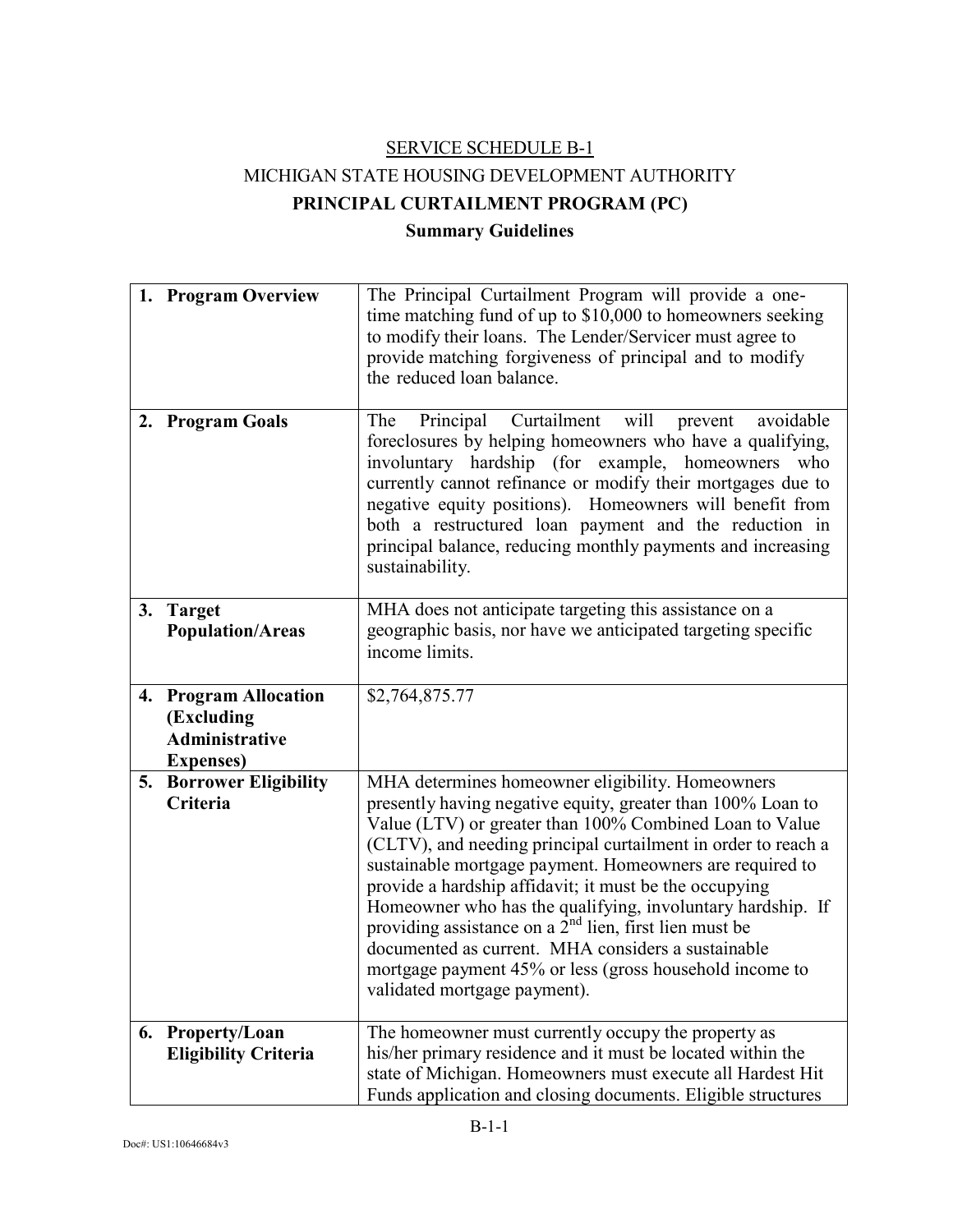| 7. Program Exclusions                          | to include single-family, attached or detached, or<br>manufactured homes on a permanent foundation attached to<br>real property; 1-4 unit properties are eligible if one unit is<br>primary residence of homeowner. Existing mortgage loan<br>balance must be equal to or less than \$729,250.<br>Second homes or investment properties. Homeowners with<br>Liquid-cash reserves exceeding 6 months validated mortgage<br>payments. Lender/Servicer is not required to accept<br>homeowner to the program if a notice of trustee/sheriff sale<br>has been recorded or the trustee/sheriff sale is scheduled less<br>than seven days from date the Lender/Servicer is notified of<br>borrower eligibility.                                                                                                                                                                                                                                                  |
|------------------------------------------------|------------------------------------------------------------------------------------------------------------------------------------------------------------------------------------------------------------------------------------------------------------------------------------------------------------------------------------------------------------------------------------------------------------------------------------------------------------------------------------------------------------------------------------------------------------------------------------------------------------------------------------------------------------------------------------------------------------------------------------------------------------------------------------------------------------------------------------------------------------------------------------------------------------------------------------------------------------|
| <b>Structure of</b><br>8.<br><b>Assistance</b> | Homeowners receiving assistance will execute a secured<br>Subordinate lien mortgage and note in favor of the MHA.<br>Loan will be 0%, non-amortizing loan, forgivable over a 5<br>year term at 20% per year, which will be due on sale, transfer<br>of the property, or when the property ceases to be the<br>principal residence of the homeowner. If the primary lien is<br>paid in full due to a no cash out, limited-term, refinance, the<br>MHA may subordinate lien position in accordance with<br>program guidelines. Mortgage will be recorded through<br>public records and ongoing monitoring, repayments,<br>discharges, and subordinations will be conducted by MHA.<br>Any repayment of program funds will be re-invested back<br>into program allocation. All funds remaining in the program<br>will be returned to Treasury in accordance with the<br>Agreement. Hardest Hit Funds will be available on a first<br>come, first serve basis. |
|                                                | The Lender/Servicer will determine terms of modification<br>according to their internal guidelines. The Lender/Servicer<br>will transmit modification terms to the MHA for review and<br>agree to match MHA's assistance dollar for dollar towards<br>principal curtailment. Awarded funds will be remitted to<br>Lender/Servicer to be applied towards the capitalized balance<br>resulting in a reduction in existing principal on either the 1 <sup>st</sup><br>or 2 <sup>nd</sup> Mortgage.                                                                                                                                                                                                                                                                                                                                                                                                                                                            |
|                                                | Lender/Servicer is required to provide timely communication<br>of homeowner's loan data to the MHA and agree to place<br>collection and foreclosure activity on hold upon their<br>acceptance of the homeowner into the Hardest Hit Funds<br>Program; active foreclosure action to be canceled upon<br>receipt of Hardest Hit Funds. Lender/Servicer is required to<br>provide evidence of timely application of Hardest Hit Funds                                                                                                                                                                                                                                                                                                                                                                                                                                                                                                                         |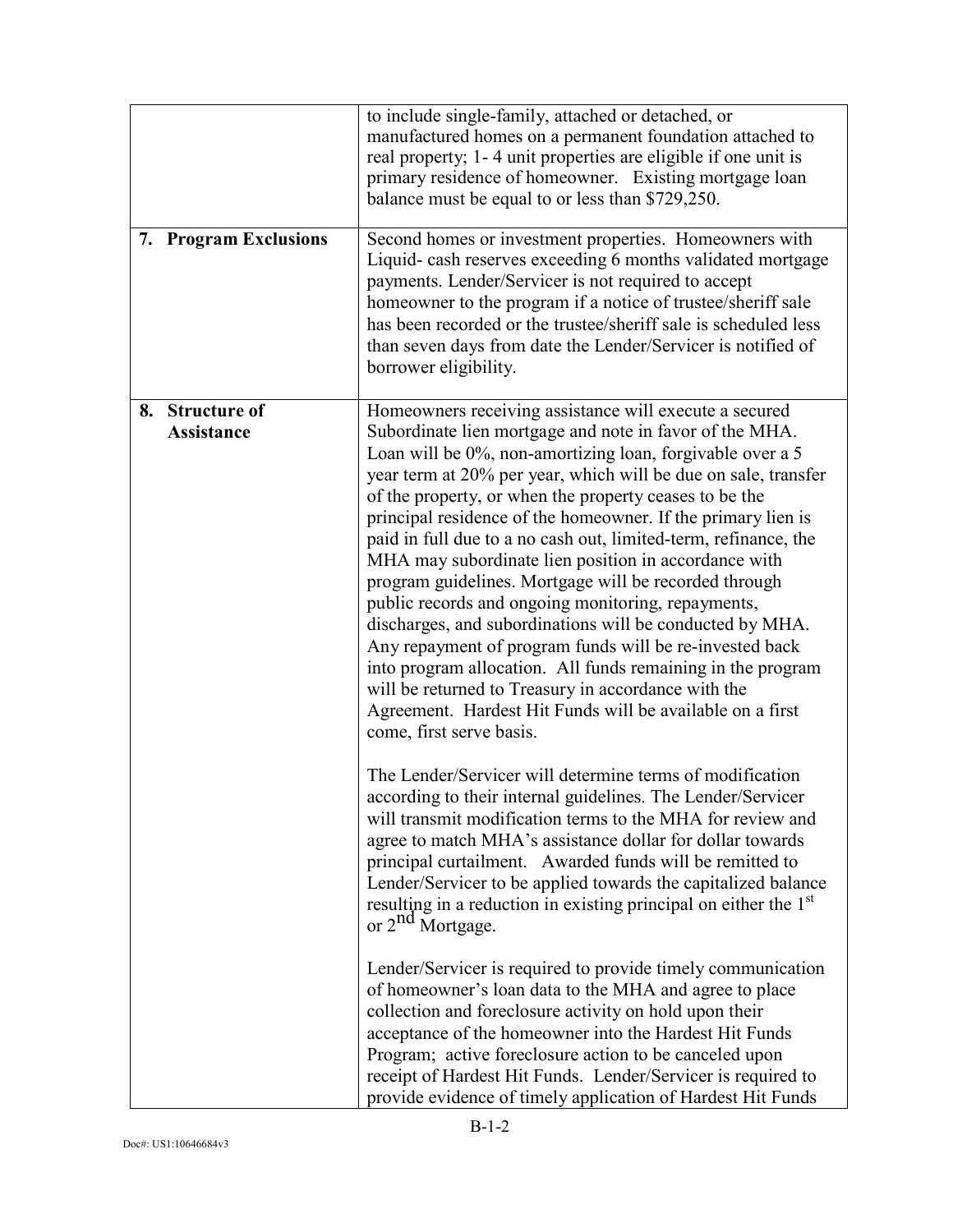|                                                                  | inclusive of their required minimum 1:1 match.<br>Lender/Servicer is required to waive all accumulated late<br>charges and non-sufficient funds (NSF) fees.                                                                                                                                                      |
|------------------------------------------------------------------|------------------------------------------------------------------------------------------------------------------------------------------------------------------------------------------------------------------------------------------------------------------------------------------------------------------|
| 9. Per Household<br><b>Assistance</b>                            | Maximum of \$10,000 per household with a minimum 1:1<br>match from the Lender/Servicer; total of \$20,000 per<br>household.                                                                                                                                                                                      |
| <b>10. Duration of Assistance</b>                                | One time assistance to homeowner paid directly to<br>Lender/Servicer for application towards capitalized balance.                                                                                                                                                                                                |
| 11. Estimated Number of<br>Participating<br><b>Households</b>    | 300 households could be served under this program if they all<br>receive the maximum funding amount of \$10,000.                                                                                                                                                                                                 |
| 12. Program Inception/<br><b>Duration</b>                        | Program rolled out July 12, 2010. Based on the<br>overwhelming need, funds allocated to this Program will<br>likely be exhausted $3rd$ quarter 2014.                                                                                                                                                             |
| 13. Program Interactions<br>with Other HFA<br><b>Programs</b>    | Homeowners will only be eligible for one MHA Hardest Hit<br>Funds Program. MSHDA owned and serviced loans are<br>eligible for this program.                                                                                                                                                                      |
| <b>14. Program Interactions</b><br>with HAMP                     | Homeowners can receive HAMP assistance (including UP<br>program assistance) prior to or after receiving Hardest Hit<br>Funds assistance; Hardest Hit Funds cannot be used to pay<br>HAMP trial period payments. Lender/Servicers to follow<br>current guidance issued by their investor and/or U.S.<br>Treasury. |
| 15. Program Leverage<br>with Other Financial<br><b>Resources</b> | Existing Lender/Servicer will be required to match Hardest<br>Hit Funds at a minimum of 1:1 towards capitalized debt.<br>Lender/Servicer agrees to waive all accumulated late fees and<br>NSF fees upon receipt of Hardest Hit Funds.                                                                            |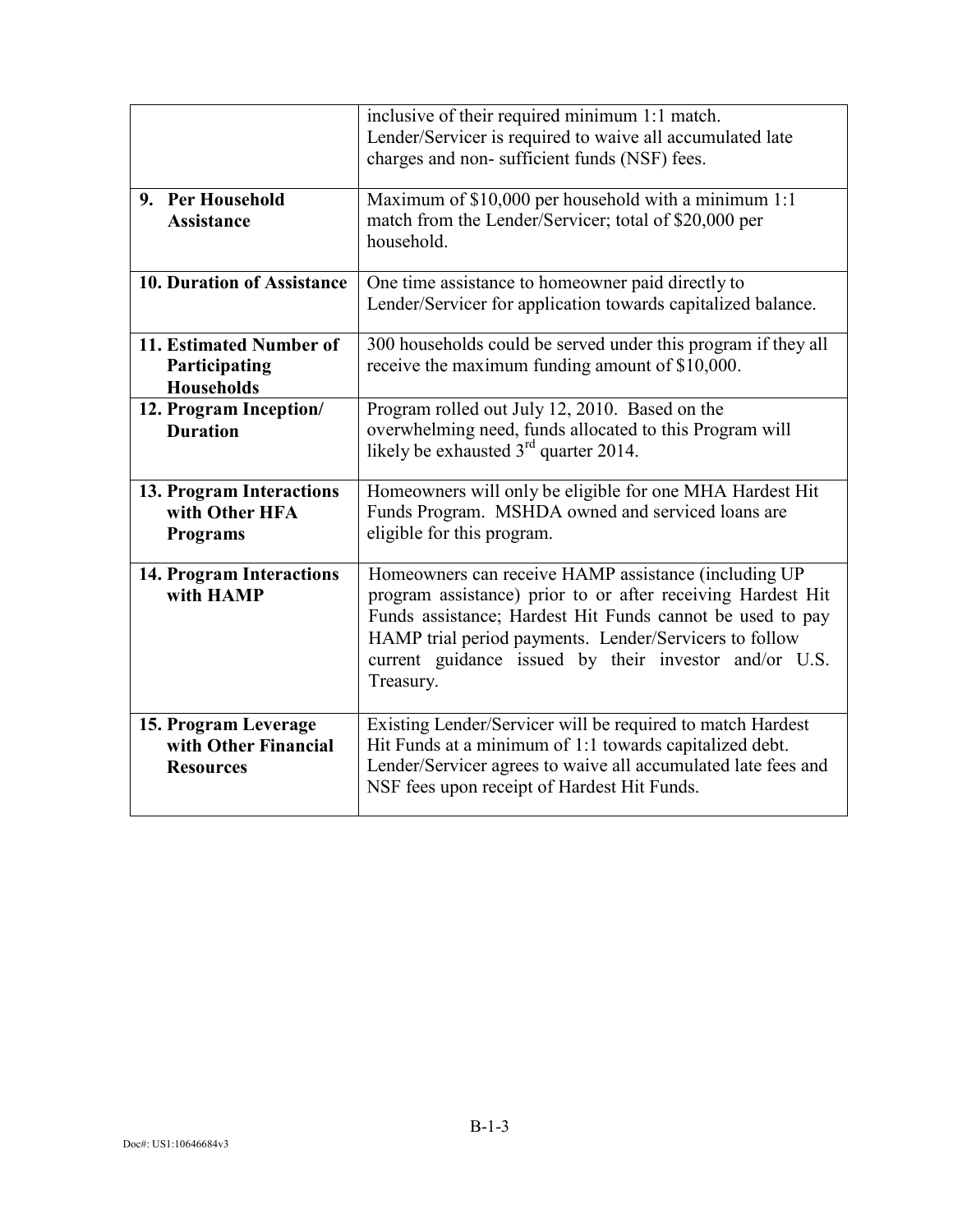MICHIGAN STATE HOUSING DEVELOPMENT AUTHORITY

**LOAN RESCUE PROGRAM (LR)**

# **Summary Guidelines**

|    | 1. Program Overview                                                                   | Whether it was a divorce, a serious illness, or a recent period<br>unemployment, many Michigan families have encountered<br>some significant obstacle in their lives that resulted in<br>delinquent mortgage, property tax, or condominium<br>association fees that could result in property foreclosure.<br>This program will provide up to \$30,000 in assistance to<br>households who had a qualifying, involuntary hardship and<br>can sustain homeownership, but need assistance to catch up<br>on delinquent payments, escrow shortage, delinquent<br>property taxes, and/or delinquent condominium association<br>fees to avoid foreclosure. (Condominium assessed fees as<br>described in Act 59, MCL 559.101, et seq., as amended).      |
|----|---------------------------------------------------------------------------------------|---------------------------------------------------------------------------------------------------------------------------------------------------------------------------------------------------------------------------------------------------------------------------------------------------------------------------------------------------------------------------------------------------------------------------------------------------------------------------------------------------------------------------------------------------------------------------------------------------------------------------------------------------------------------------------------------------------------------------------------------------|
|    | 2. Program Goals                                                                      | This program will prevent avoidable foreclosures by helping<br>homeowners get back on solid footing. In so doing, the<br>program will stem the oversupply of foreclosed homes and<br>short sales that dominate many markets and help stabilize the<br>broader housing market in Michigan.                                                                                                                                                                                                                                                                                                                                                                                                                                                         |
|    | 3. Target<br><b>Population/Areas</b>                                                  | Michigan homeowners currently delinquent on mortgage<br>payments including property taxes and/or condominium<br>association fees.                                                                                                                                                                                                                                                                                                                                                                                                                                                                                                                                                                                                                 |
| 4. | <b>Program Allocation</b><br>(Excluding<br><b>Administrative</b><br><b>Expenses</b> ) | \$216,569,054.73                                                                                                                                                                                                                                                                                                                                                                                                                                                                                                                                                                                                                                                                                                                                  |
| 5. | <b>Borrower Eligibility</b><br>Criteria                                               | MHA determines homeowner eligibility. Homeowners who<br>had a qualifying, involuntary hardship (for example, job<br>loss, decreased income or a catastrophic event).<br>Homeowners are required to provide a hardship affidavit; it<br>must be the occupying Homeowner who has the qualifying,<br>involuntary hardship. If providing assistance on a 2 <sup>nd</sup> lien,<br>first lien must be documented as current. MHA considers a<br>sustainable mortgage payment 45% or less (gross household<br>income to validated mortgage payment). If the property is<br>free and clear of mortgage liens, sustainable housing ratio<br>will be calculated on monthly payment of annual tax and<br>condominium association fees; must be 45% or less. |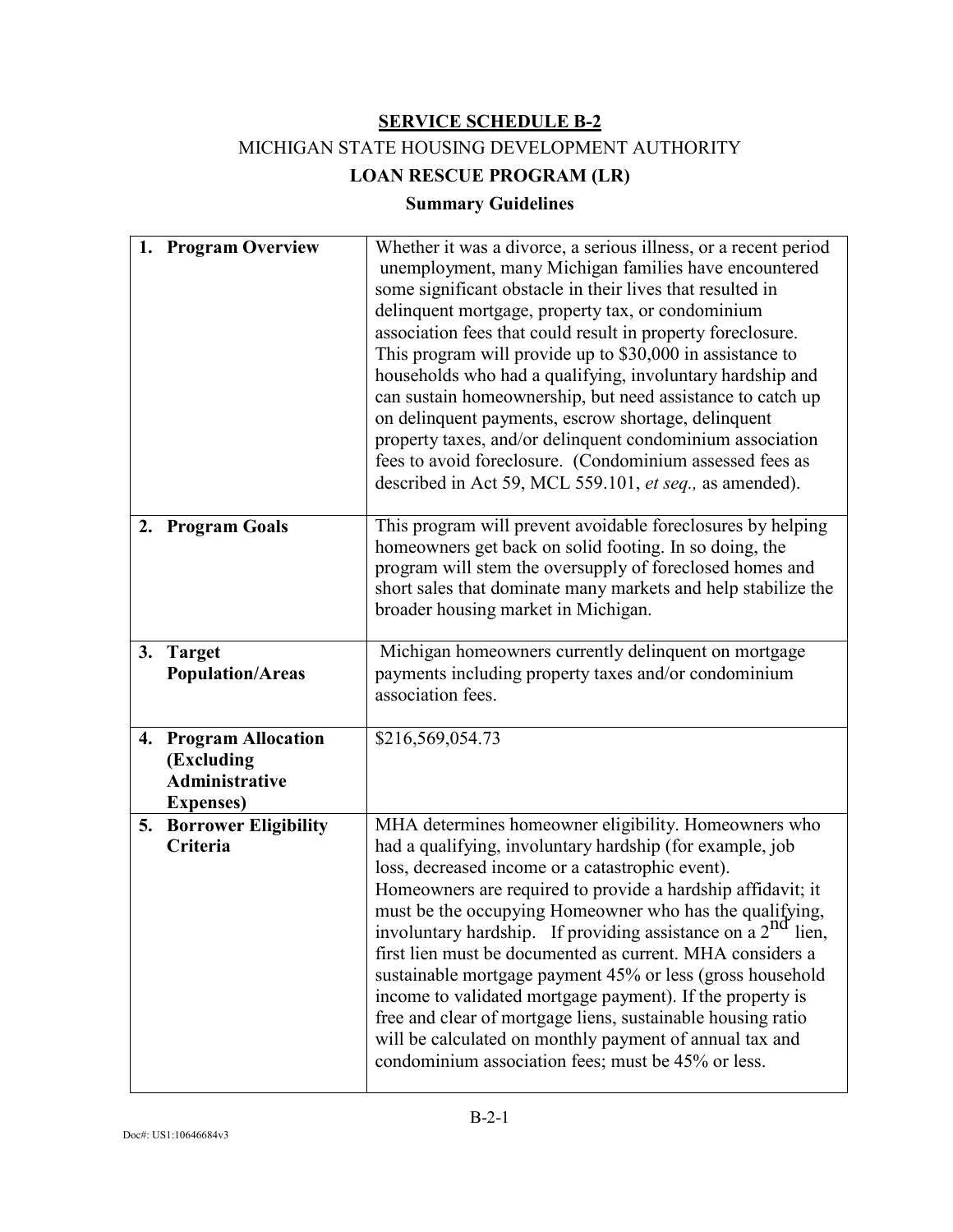| 6. Property/Loan<br><b>Eligibility Criteria</b> | The homeowner must currently occupy the property as<br>their primary residence and it must be located within the state<br>of Michigan. Homeowners must execute all Hardest Hit<br>Funds application and closing documents. Eligible structures<br>to include single-family, attached or detached, or<br>manufactured homes on a permanent foundation attached to<br>real property; 1-4 unit properties are eligible if one unit is<br>primary residence of homeowner. Existing mortgage loan<br>balance must be equal to or less than \$729,250.                                                                                                                                                                                                                                                                                                                                                                                                      |
|-------------------------------------------------|-------------------------------------------------------------------------------------------------------------------------------------------------------------------------------------------------------------------------------------------------------------------------------------------------------------------------------------------------------------------------------------------------------------------------------------------------------------------------------------------------------------------------------------------------------------------------------------------------------------------------------------------------------------------------------------------------------------------------------------------------------------------------------------------------------------------------------------------------------------------------------------------------------------------------------------------------------|
| 7. Program Exclusions                           | Second homes or investment properties. Properties already<br>foreclosed; after the sheriff sale date or after the foreclosure<br>judgment becomes final (property taxes or condominium<br>association fees.) Homeowners with liquid cash reserves<br>exceeding \$10,000.                                                                                                                                                                                                                                                                                                                                                                                                                                                                                                                                                                                                                                                                              |
| <b>Structure of Assistance</b><br>8.            | Homeowners receiving assistance must be able to execute a<br>secured subordinate lien mortgage and note in favor of the<br>Eligible Entity. Loan will be 0%, non-amortizing loan,<br>forgivable over a 5 year term at 20% per year, which will be<br>due on sale, transfer of the property, or when the property<br>ceases to be the principal residence of the homeowner. If the<br>primary lien is paid in full due to a refinance transaction, the<br>MHA may subordinate lien position in accordance with<br>program guidelines. Mortgage will be recorded through public<br>records; repayments, discharges, and subordinations will be<br>conducted by MHA. Any lien recoveries will be recycled into<br>Michigan's Hardest Hit Funds for future allocation. All funds<br>remaining in the program will be returned to Treasury in<br>accordance with the Agreement. Hardest Hit Funds will be<br>available on a first come, first serve basis. |
|                                                 | If assistance is paid directly to tax authority or condominium<br>association, homeowner will execute an additional,<br>simultaneous Demand Note in the amount of delinquent taxes<br>and/or delinquent condominium association fees.                                                                                                                                                                                                                                                                                                                                                                                                                                                                                                                                                                                                                                                                                                                 |
|                                                 | Lender/Servicer and/or eligible third party (property tax<br>authority or condominium association) is required to provide<br>timely communication of homeowner's loan data to the MHA<br>and agree to place collection and foreclosure activity on hold<br>upon their acceptance of the homeowner into the Hardest Hit<br>Funds Program; active foreclosure action to be canceled<br>upon receipt of Hardest Hit Funds. Lender/Servicer and/or<br>eligible third party (property tax authority or condominium<br>association) is required to provide evidence of timely<br>application of Hardest Hit Funds. Lender/Servicer is required                                                                                                                                                                                                                                                                                                              |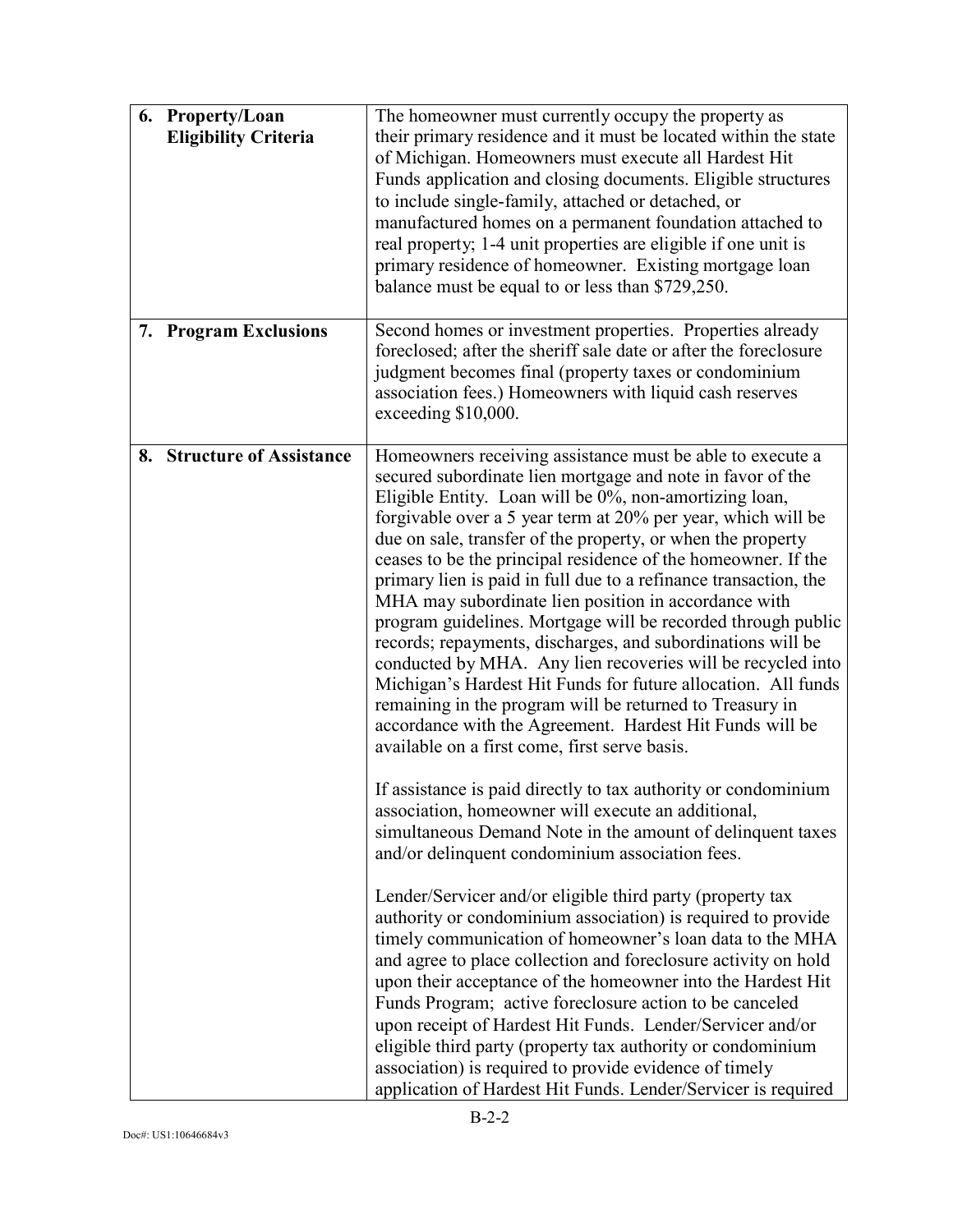|                                                                         | to waive all accumulated late charges and non-sufficient<br>funds (NSF) fees.                                                                                                                                                                                                                                                                                                  |
|-------------------------------------------------------------------------|--------------------------------------------------------------------------------------------------------------------------------------------------------------------------------------------------------------------------------------------------------------------------------------------------------------------------------------------------------------------------------|
| 9. Per Household<br><b>Assistance</b>                                   | One time award up to \$30,000 per household.                                                                                                                                                                                                                                                                                                                                   |
| <b>10. Duration of Assistance</b>                                       | One-time assistance to homeowner, paid directly to<br>Lender/Servicer and/or eligible third party, for application<br>towards homeowner's total, accrued delinquent mortgage<br>payments, escrow shortages, corporate advances, excluding<br>late charges and NSF fees, delinquent property taxes and/or<br>delinquent condominium association fees on homeowners'<br>account. |
| 11. Estimated Number<br>of Participating Households                     | Based upon maximum program funding of \$30,000 per<br>household, 7,218 households may be assisted.                                                                                                                                                                                                                                                                             |
| 12. Program Inception /<br><b>Duration</b>                              | Based on the overwhelming need, funds allocated to this<br>Program will likely be exhausted prior to December 31, 2020.                                                                                                                                                                                                                                                        |
| 13. Program Interactions<br>with Other HFA<br><b>Programs</b>           | Homeowners will only be eligible for one MHA Hardest Hit<br>Funds Program. MSHDA owned and serviced loans are<br>eligible for this program. Homeowners are eligible for<br>simultaneous disbursements to multiple, eligible<br>entities/participating partners in this Program.                                                                                                |
| <b>14. Program Interactions</b><br>with HAMP                            | Homeowners can receive HAMP assistance prior to or<br>after receiving Hardest Hit Funds assistance; Hardest Hit<br>Funds cannot be used to pay HAMP trial period<br>payments. Lender/Servicers to follow current guidance<br>issued by their investor and/or U.S. Treasury.                                                                                                    |
| 15. Program Leverage with<br><b>Other Financial</b><br><b>Resources</b> | Lender/Servicer agrees to waive all accumulated late fees and<br>NSF fees. No further matching is required.                                                                                                                                                                                                                                                                    |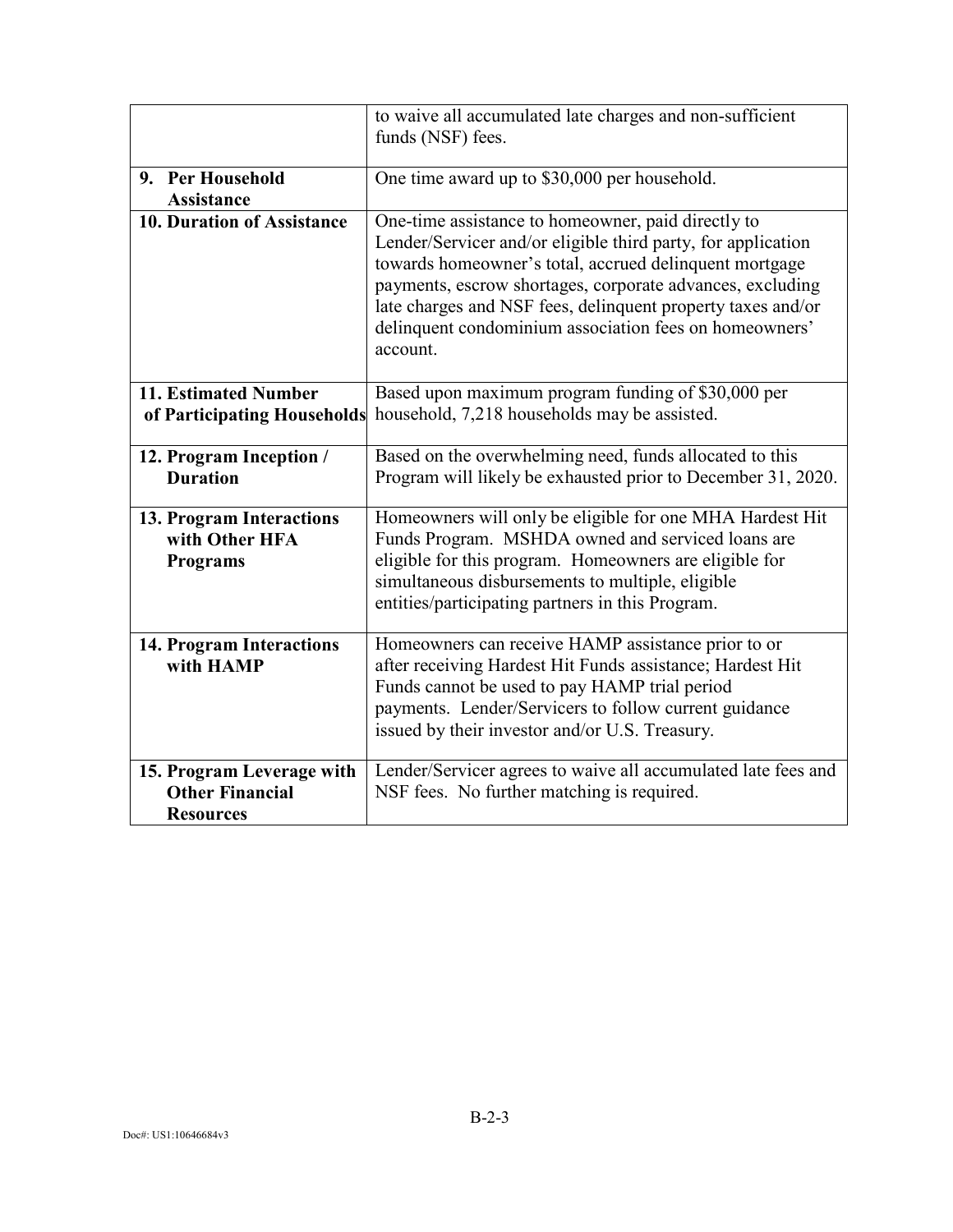# MICHIGAN STATE HOUSING DEVELOPMENT AUTHORITY **UNEMPLOYMENT MORTGAGE SUBSIDY PROGRAM (UMS)**

## **Summary Guidelines**

| 1. Program Overview | Michigan, through its Unemployment Mortgage Subsidy<br>Program, may directly provide funds to the Lender/Servicer<br>to subsidize an eligible homeowner's current or modified<br>monthly mortgage payment and/or reinstate an existing<br>mortgage, property tax or condominium association fees<br>delinquency.<br>This Program assists the homeowner who has had a qualifying,<br>unemployment or underemployment-related hardship in<br>retaining homeownership by subsidizing up to $50\%$ or \$1,000<br>(whichever is less) of the monthly mortgage payment. The<br>monthly subsidy will not exceed a total of 12 consecutive<br>months or \$12,000. Homeowners will be responsible for the<br>unsubsidized portion of their first mortgage lien's monthly<br>payment, which will be collected by MHA's special sub-<br>servicer and sent to MHA; MHA will always remit the full<br>mortgage payment directly to the Lender/Servicer.<br>Homeowners will also be eligible for upfront assistance to |
|---------------------|----------------------------------------------------------------------------------------------------------------------------------------------------------------------------------------------------------------------------------------------------------------------------------------------------------------------------------------------------------------------------------------------------------------------------------------------------------------------------------------------------------------------------------------------------------------------------------------------------------------------------------------------------------------------------------------------------------------------------------------------------------------------------------------------------------------------------------------------------------------------------------------------------------------------------------------------------------------------------------------------------------|
|                     | contribute towards a mortgage delinquency; inclusive of<br>current mortgage payment due, delinquent mortgage<br>payments, escrow shortages, corporate advances, excluding<br>accrued late charges and non-sufficient funds (NSF) fees, on<br>homeowners' mortgage account. Unemployed or<br>underemployed homeowners that do not have a first<br>mortgage lien or the first mortgage lien is documented as<br>current and is not with a participating lender/servicer may<br>be eligible for one-time reinstatement of delinquent property<br>taxes and/or condominium association dues only. Maximum<br>reinstatement amount cannot exceed the maximum program<br>reservation of \$30,000 less the total amount initially reserved<br>for 12 monthly subsidy amounts.                                                                                                                                                                                                                                   |
| 2. Program Goals    | Provide monthly mortgage payment assistance and delinquent<br>mortgage, property tax, or condominium association fees<br>reinstatement to unemployed or underemployed residents<br>helping them remain successful in homeownership by<br>preventing avoidable foreclosures. In so doing, the program will<br>stem the oversupply of foreclosed homes that dominate many<br>markets and help stabilize the broader housing market in<br>Michigan.                                                                                                                                                                                                                                                                                                                                                                                                                                                                                                                                                         |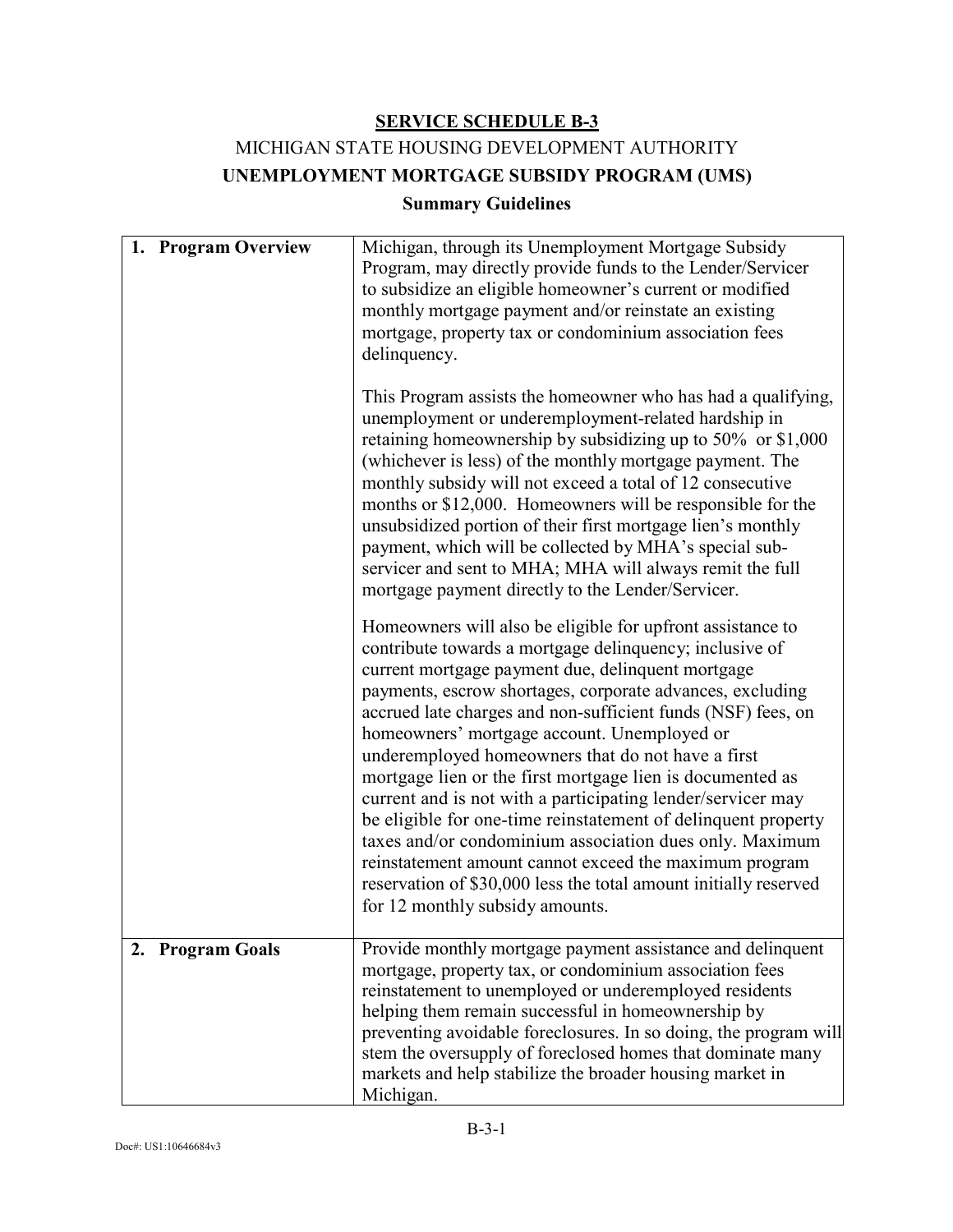| 3. | <b>Target Population /</b><br><b>Areas</b>                                        | Unemployed and underemployed Michigan homeowners who<br>need help paying their monthly mortgage payment and/or are<br>currently delinquent on mortgage payments, property taxes and<br>/or condominium fees.                                                                                                                                                                                                                                                                                                                                                                                                                                                                                                                                                                                                                                        |
|----|-----------------------------------------------------------------------------------|-----------------------------------------------------------------------------------------------------------------------------------------------------------------------------------------------------------------------------------------------------------------------------------------------------------------------------------------------------------------------------------------------------------------------------------------------------------------------------------------------------------------------------------------------------------------------------------------------------------------------------------------------------------------------------------------------------------------------------------------------------------------------------------------------------------------------------------------------------|
|    | 4. Program Allocation<br>(Excluding<br><b>Administrative</b><br><b>Expenses</b> ) | \$81,861,559                                                                                                                                                                                                                                                                                                                                                                                                                                                                                                                                                                                                                                                                                                                                                                                                                                        |
|    | 5. Borrower Eligibility<br>Criteria                                               | MHA determines homeowner eligibility. Homeowners who<br>have lost their job and have received Michigan unemployment<br>benefits (UIA) within the last 12 months of application date<br>(not registration date) or homeowners who are underemployed<br>and are able to document a 20% reduction in gross income.<br>Homeowners are required to provide a hardship affidavit; it<br>must be the occupying Homeowner who has the qualifying,<br>involuntary hardship. Qualifying ratio of 45% or less (gross<br>household income, including unemployment compensation, to<br>borrower's required portion of the validated mortgage<br>payment). If the property is free and clear of mortgage liens,<br>sustainable housing ratio will be calculated on monthly<br>payments of annual tax and/or condominium association fees;<br>must be 45% or less. |
|    | 6. Property / Loan<br><b>Eligibility Criteria</b>                                 | The homeowner must currently occupy the property as their<br>primary residence and it must be located within the state of<br>Michigan. Homeowners must execute all Hardest Hit Funds<br>application and closing documents. Eligible structures to<br>include single-family, attached or detached, or manufactured<br>homes on a permanent foundation attached to real property;<br>1-4 unit properties are eligible if one unit is primary residence<br>of homeowner. Existing mortgage loan balance must be<br>equal to or less than \$729,250.                                                                                                                                                                                                                                                                                                    |
|    | 7. Program Exclusions                                                             | Homeowners unable to document an eligible unemployment<br>or underemployment hardship. Second homes or investment<br>properties. Properties already foreclosed; after the sheriff sale or<br>after the foreclosure judgment becomes final (property taxes or<br>condominium association fees.) Homeowners with liquid cash<br>reserves exceeding \$10,000.<br>Assistance may not be provided on a loan in a $2nd$ lien position.                                                                                                                                                                                                                                                                                                                                                                                                                    |
|    | 8. Structure of Assistance                                                        | Homeowners receiving assistance must be able to execute a<br>secured subordinate lien mortgage and note in favor of the<br>MHA. Loan will be 0%, non-amortizing loan, forgivable over a                                                                                                                                                                                                                                                                                                                                                                                                                                                                                                                                                                                                                                                             |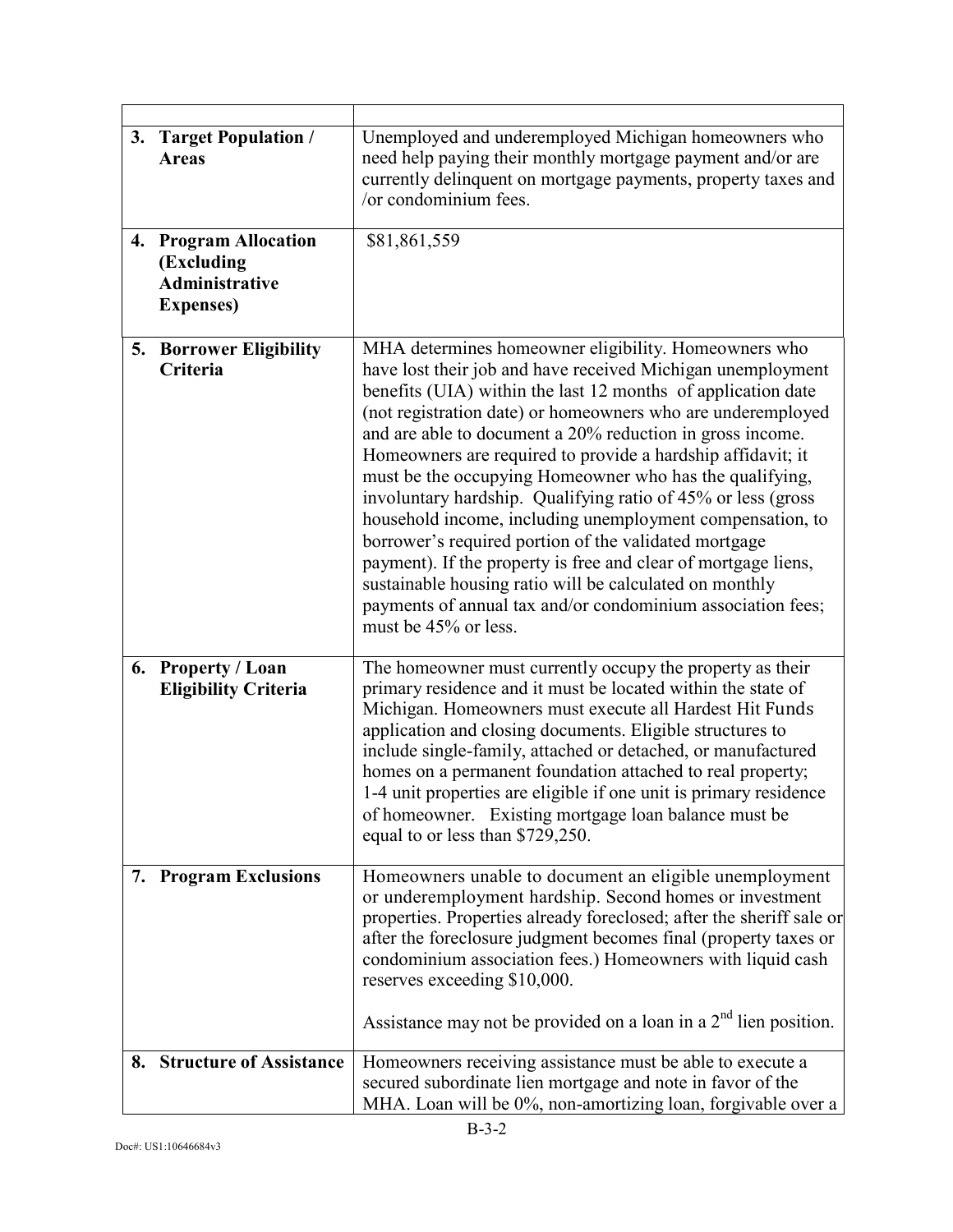|                                                               | 5 year term at 20% per year, which will be due on sale, transfer<br>of the property, or when the property ceases to be the principal<br>residence of the homeowner. If the primary lien is paid in full<br>due to a refinance transaction, the MHA may subordinate lien<br>position in accordance with in program guidelines. Mortgage<br>will be recorded through public records; repayments,<br>discharges, and subordinations will be conducted by MHA.<br>Any lien recoveries will be recycled into Michigan's Hardest<br>Hit Funds for future allocation. All funds remaining in the<br>program will be returned to Treasury in accordance with the<br>Agreement. Hardest Hit funds will be available on a first come,<br>first serve basis. |
|---------------------------------------------------------------|---------------------------------------------------------------------------------------------------------------------------------------------------------------------------------------------------------------------------------------------------------------------------------------------------------------------------------------------------------------------------------------------------------------------------------------------------------------------------------------------------------------------------------------------------------------------------------------------------------------------------------------------------------------------------------------------------------------------------------------------------|
|                                                               | Lender/Servicer is required to provide timely communication<br>of homeowner's loan data to the MHA and agree to place<br>collection and foreclosure activity on hold upon their<br>acceptance of the homeowner into the Hardest Hit Funds<br>Program; active foreclosure action to be canceled upon receipt<br>of Hardest Hit Funds. Lender/Servicer is required to provide<br>evidence of timely application of Hardest Hit Funds.<br>Lender/Servicer is required to waive all accumulated late<br>charges and NSF fees.                                                                                                                                                                                                                         |
| 9. Per Household<br><b>Assistance</b>                         | \$30,000 maximum per household.                                                                                                                                                                                                                                                                                                                                                                                                                                                                                                                                                                                                                                                                                                                   |
| <b>10. Duration of Assistance</b>                             | After one-time reinstatement assistance to mortgage<br>lender/servicer, tax authority and/or condominium association,<br>the monthly subsidy ceases after 12 months consecutive<br>monthly payments OR if homeowner fails to pay their portion<br>of the payment in accordance with terms of the Note.                                                                                                                                                                                                                                                                                                                                                                                                                                            |
| 11. Estimated Number of<br>Participating<br><b>Households</b> | Based upon maximum program funding of \$30,000 per<br>household, a minimum of 2,728 households may be assisted.                                                                                                                                                                                                                                                                                                                                                                                                                                                                                                                                                                                                                                   |
| 12. Program Inception /<br><b>Duration</b>                    | Based on the overwhelming need, funds allocated to this<br>program will likely be exhausted prior to December 31, 2017.                                                                                                                                                                                                                                                                                                                                                                                                                                                                                                                                                                                                                           |
| 13. Program Interactions<br>with Other HFA<br><b>Programs</b> | Homeowners will only be eligible for one MHA Hardest Hit<br>Funds Program. MSHDA owned and serviced loans are<br>eligible for this program.                                                                                                                                                                                                                                                                                                                                                                                                                                                                                                                                                                                                       |
| <b>14. Program Interactions</b><br>with HAMP                  | Homeowners can receive HAMP assistance prior to or<br>after receiving Hardest Hit Funds assistance; Hardest Hit<br>Funds cannot be used to pay HAMP trial period<br>payments. Lender/Servicers to follow current guidance<br>issued by their investor and/or U.S. Treasury.                                                                                                                                                                                                                                                                                                                                                                                                                                                                       |
| 15. Program Leverage                                          | Lender/Servicer agrees to waive all accumulated late fees and                                                                                                                                                                                                                                                                                                                                                                                                                                                                                                                                                                                                                                                                                     |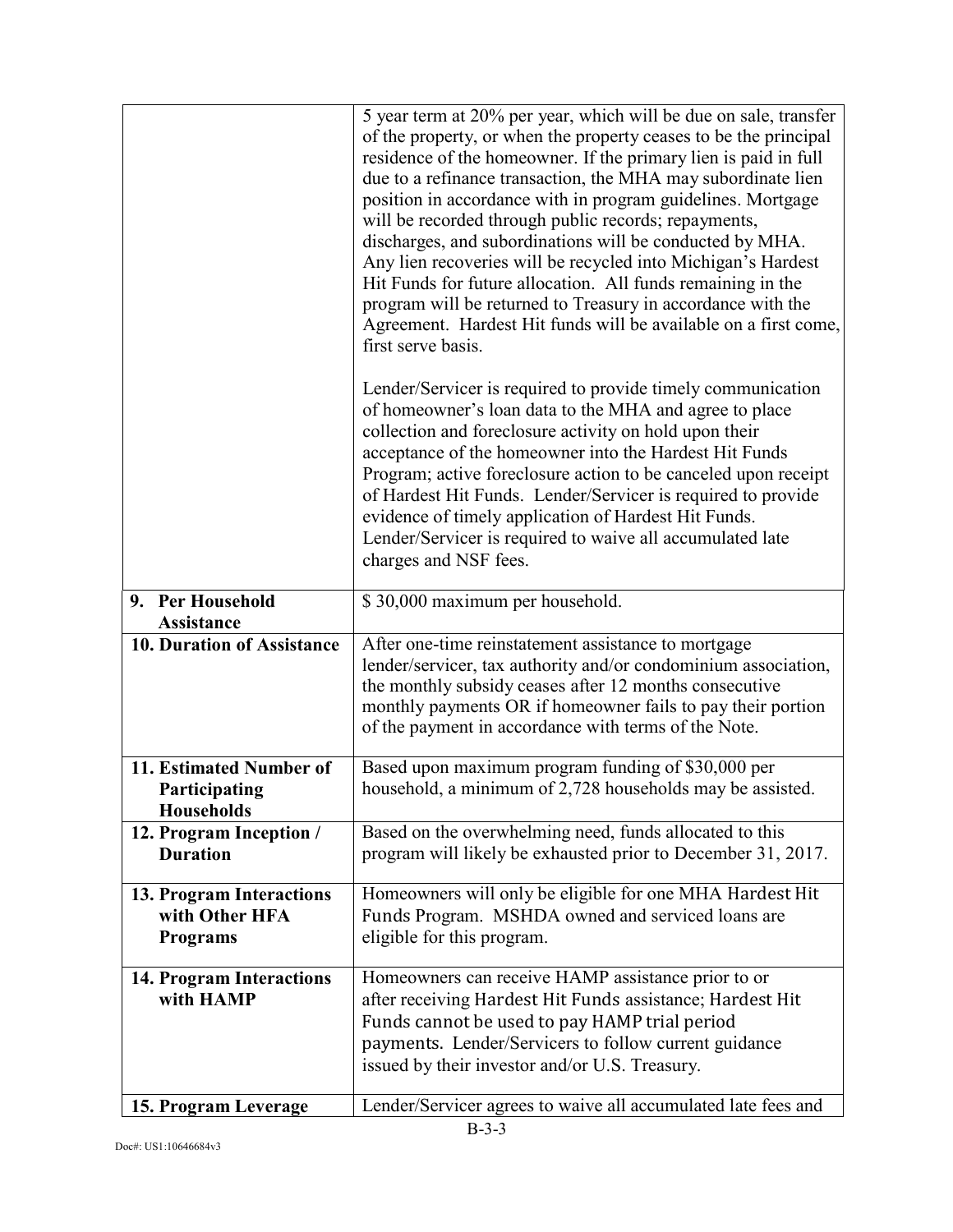| with Other Financial | NSF fees. No further matching is required. |
|----------------------|--------------------------------------------|
| <b>Resources</b>     |                                            |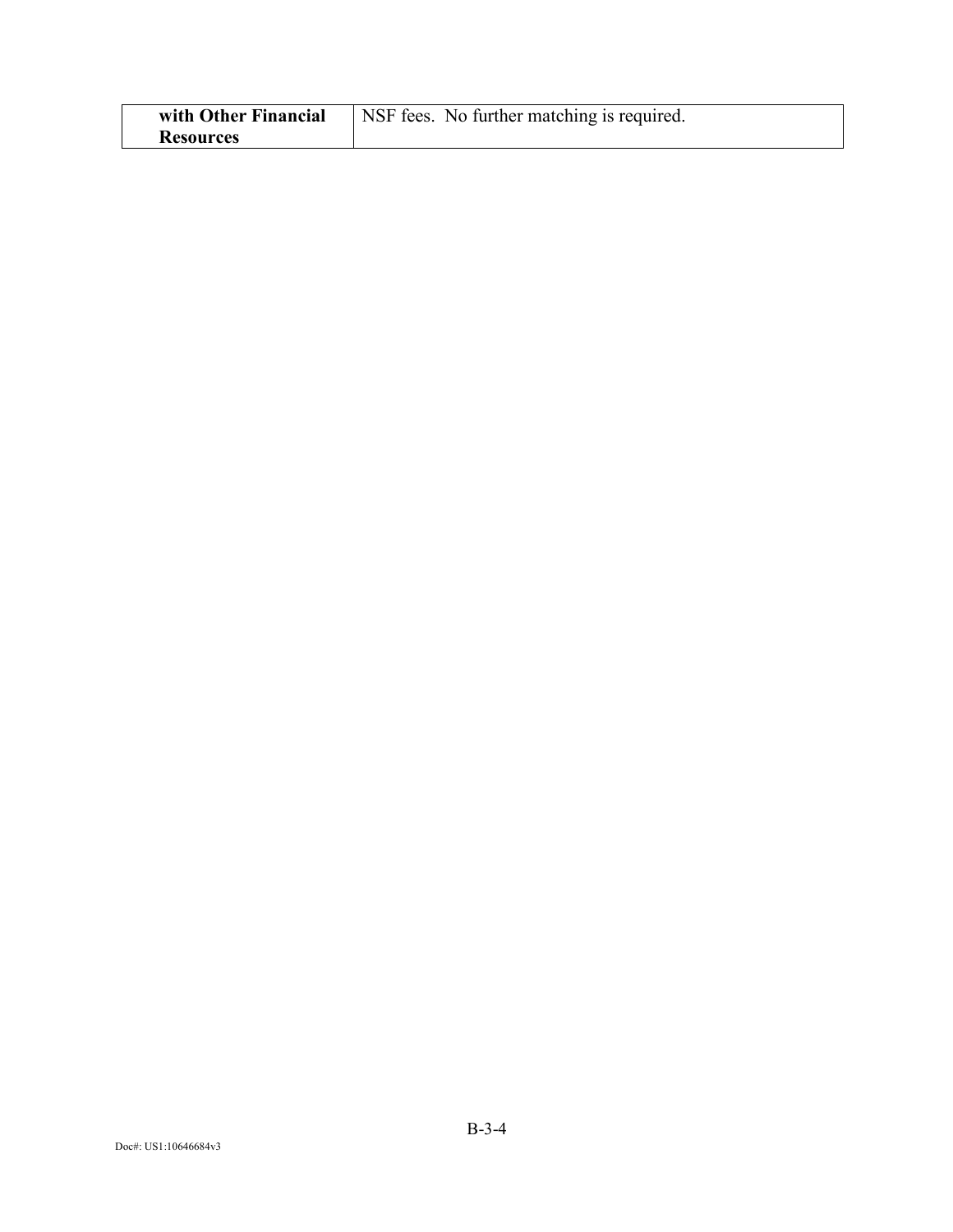# MICHIGAN STATE HOUSING DEVELOPMENT AUTHORITY **MODIFICATION PLAN PROGRAM (MP) Summary Guidelines**

|    | 1. Program Overview                                                               | Michigan's Modification Plan Program provides a permanent<br>solution to many homeowners who have a qualifying,<br>involuntary hardship and an unsustainable monthly mortgage<br>payment and/or to borrowers with severe negative equity. Up to<br>\$30,000 in assistance may be provided to the Lender/Servicer to<br>pay the capitalized balance or negative equity in order to<br>contribute towards reaching a lower monthly payment. Re-<br>amortization only or Recast Modifications are eligible.                                         |
|----|-----------------------------------------------------------------------------------|--------------------------------------------------------------------------------------------------------------------------------------------------------------------------------------------------------------------------------------------------------------------------------------------------------------------------------------------------------------------------------------------------------------------------------------------------------------------------------------------------------------------------------------------------|
|    | 2. Program Goals                                                                  | This program will prevent avoidable foreclosures by putting<br>homeowners who may be at a higher risk of foreclosure into a<br>permanent, affordable loan modification allowing them to<br>maintain homeownership, curb vacancies and stabilize local<br>communities.                                                                                                                                                                                                                                                                            |
|    | 3. Target<br><b>Population/Areas</b>                                              | Homeowners with negative equity greater than 115% Loan<br>to Value (LTV) and homeowners who do not have a<br>sustainable mortgage payment.                                                                                                                                                                                                                                                                                                                                                                                                       |
|    | 4. Program Allocation<br>(Excluding<br><b>Administrative</b><br><b>Expenses</b> ) | \$8,841,136.50                                                                                                                                                                                                                                                                                                                                                                                                                                                                                                                                   |
| 5. | <b>Borrower Eligibility</b><br>Criteria                                           | MHA determines homeowner eligibility. Homeowners who have<br>a qualifying, involuntary hardship and a present housing<br>payment greater than 45% and/or have severe negative equity<br>greater than 115% LTV. MHA considers a sustainable<br>mortgage payment as 45% or less (gross household income to<br>validated mortgage payment.) Homeowners are required to<br>provide a hardship affidavit; it must be the occupying<br>Homeowner who has the qualifying, involuntary hardship.                                                         |
|    | 6. Property/Loan<br><b>Eligibility Criteria</b>                                   | The homeowner must currently occupy the property as their<br>primary residence and it must be located within the state of<br>Michigan. Homeowners must execute all Hardest Hit Funds<br>application and closing documents. Eligible structures to include<br>single-family, attached or detached, or manufactured homes on a<br>permanent foundation attached to real property; 1-4 unit properties<br>are eligible if one unit is primary residence of homeowner.<br>Existing mortgage loan balance must be equal to or less than<br>\$729,250. |
|    | 7. Program Exclusions                                                             | Homeowners whose Lender/Servicer is unable to permanently<br>modify or recast their existing lien. Assistance may not be<br>provided on a loan in a $2nd$ lien position. Second homes or                                                                                                                                                                                                                                                                                                                                                         |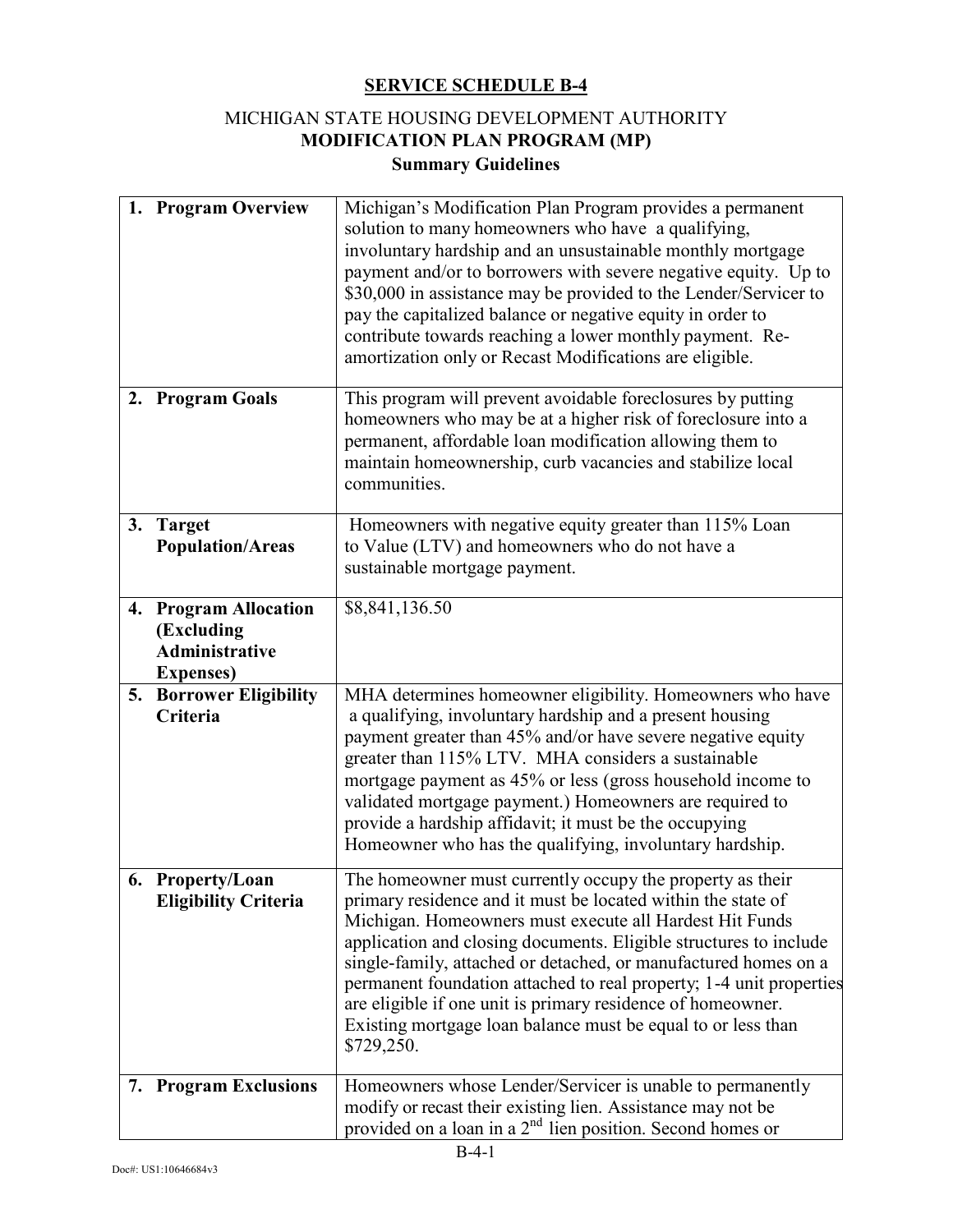|                                                | investment properties. Properties already foreclosed; after the<br>sheriff sale date or after the foreclosure judgment becomes final<br>(property taxes or condominium association fees.) Homeowners<br>with liquid cash reserves exceeding \$10,000.                                                                                                                                                                                                                                                                                                                                                                                                                                                                                                                                                                                                                                              |
|------------------------------------------------|----------------------------------------------------------------------------------------------------------------------------------------------------------------------------------------------------------------------------------------------------------------------------------------------------------------------------------------------------------------------------------------------------------------------------------------------------------------------------------------------------------------------------------------------------------------------------------------------------------------------------------------------------------------------------------------------------------------------------------------------------------------------------------------------------------------------------------------------------------------------------------------------------|
| <b>Structure of</b><br>8.<br><b>Assistance</b> | Homeowners receiving assistance will execute a secured<br>subordinate lien mortgage and note in favor of the MHA. Loan<br>will be 0%, non-amortizing loan, forgivable over a 5 year term at<br>20% per year, which will be due on sale, transfer of the property,<br>or when the property ceases to be the principal residence of the<br>homeowner. If the primary lien is paid in full due to a refinance<br>transaction the MHA may be willing to subordinate lien position.<br>Mortgage will be recorded through public records; repayments,<br>discharges, and subordinations will be conducted by MHA. Any<br>lien recoveries will be recycled into Michigan's Hardest Hit<br>Funds for future allocation. All funds remaining in the program<br>will be returned to Treasury in accordance with the Agreement.<br>Hardest Hit Funds will be available on a first come, first serve<br>basis. |
|                                                | MHA will determine amount of assistance up to program<br>maximum based on delinquency amount and/or if the loan is<br>current, based on amount required to improve negative equity<br>position. MHA equity calculation will not reduce principal loan<br>balance below 100% LTV. Awarded funds will be remitted to<br>Lender/Servicer to be applied towards the capitalized balance.<br>The Lender/Servicer will determine term of the modification<br>according to their internal guidelines and transmit modification<br>terms to the MHA. MHA will confirm final LTV is not less<br>than 100% and reduced modified mortgage payment is<br>sustainable i.e. 45% or less (gross household income to<br>validated mortgage payment).                                                                                                                                                               |
|                                                | Lender/Servicer is required to provide timely communication of<br>homeowner's loan data to the MHA and agree to place collection<br>and foreclosure activity on hold upon their acceptance of the<br>homeowner into the Hardest Hit Funds Program; active<br>foreclosure action to be canceled upon receipt of Hardest Hit<br>Funds. Lender/Servicer is required to provide evidence of timely<br>application of Hardest Hit Funds. Lender/Servicer is required to<br>waive all accumulated late charges and non-sufficient funds<br>(NSF) fees.                                                                                                                                                                                                                                                                                                                                                   |
| <b>Per Household</b><br>9.<br>Assistance       | One-time award up to \$30,000 per household.                                                                                                                                                                                                                                                                                                                                                                                                                                                                                                                                                                                                                                                                                                                                                                                                                                                       |
| 10. Duration of<br><b>Assistance</b>           | One-time assistance to homeowner, paid directly to<br>Lender/Servicer, for application towards capitalized balance<br>and/or negative equity, excluding late fees and NSF fees, on                                                                                                                                                                                                                                                                                                                                                                                                                                                                                                                                                                                                                                                                                                                 |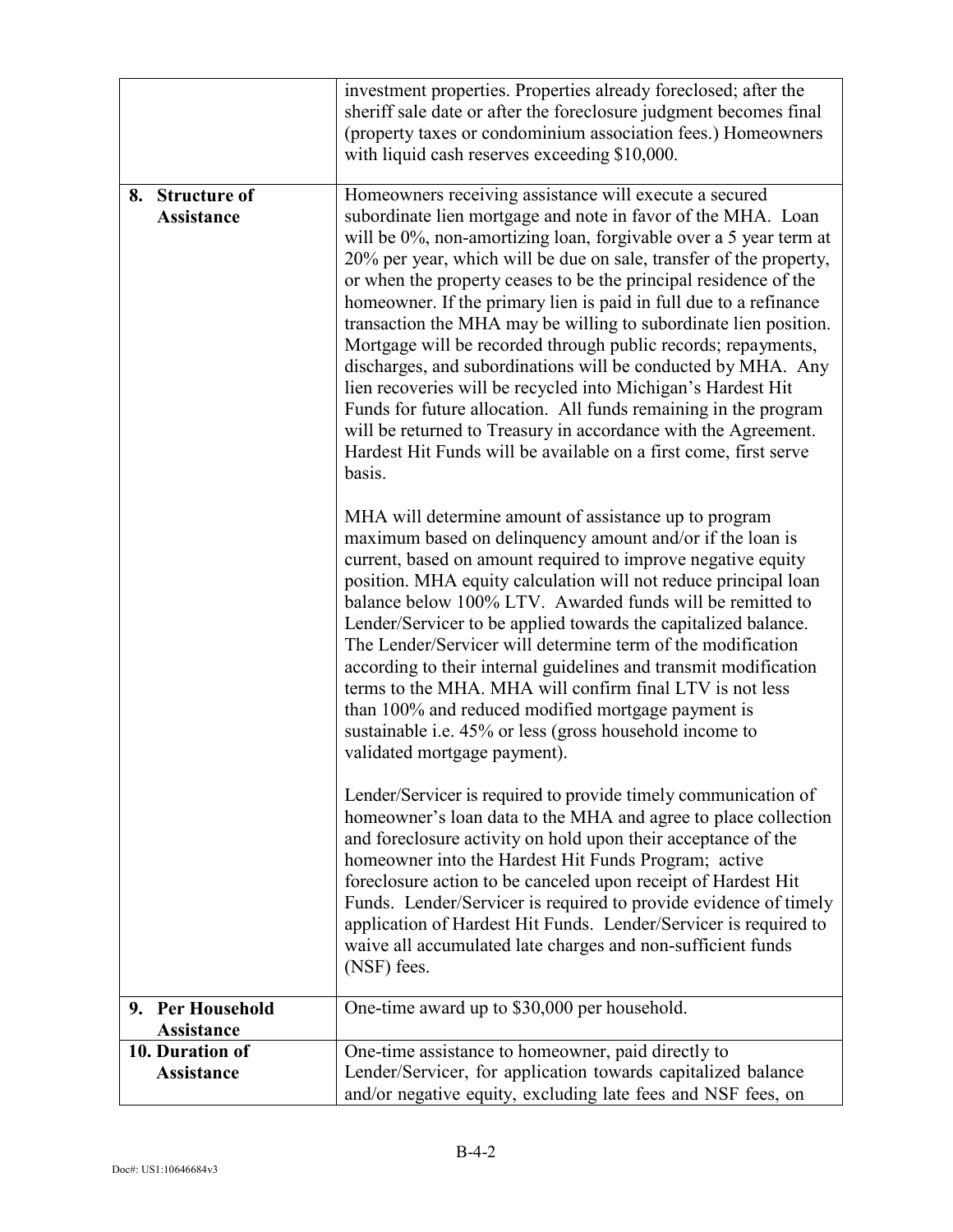|                                                                                | homeowners' mortgage account.                                                                                                                                                                                                                                               |
|--------------------------------------------------------------------------------|-----------------------------------------------------------------------------------------------------------------------------------------------------------------------------------------------------------------------------------------------------------------------------|
| 11. Estimated Number<br>of Participating<br><b>Households</b>                  | Based upon maximum program funding of \$30,000 per<br>household, a minimum of 294 households may be assisted.                                                                                                                                                               |
| 12. Program Inception/<br><b>Duration</b>                                      | Program rolled out July 2012. Based on the overwhelming need,<br>funds allocated to this Program will likely be exhausted prior to<br>December 31, 2017.                                                                                                                    |
| 13. Program<br><b>Interactions with</b><br><b>Other HFA</b><br><b>Programs</b> | Homeowners will only be eligible for one MHA Hardest Hit<br>Funds Program. MSHDA owned and serviced loans are eligible<br>for this program.                                                                                                                                 |
| 14. Program<br><b>Interactions with</b><br><b>HAMP</b>                         | Homeowners can receive HAMP assistance prior to or after<br>receiving Hardest Hit Funds assistance; Hardest Hit Funds cannot<br>be used to pay HAMP trial period payments. Lender/Servicers to<br>follow current guidance issued by their investor and/or U.S.<br>Treasury. |
| 15. Program Leverage<br>with Other Financial<br><b>Resources</b>               | Lender/Servicer agrees to waive all accumulated late fees and<br>NSF fees. No further matching is required.                                                                                                                                                                 |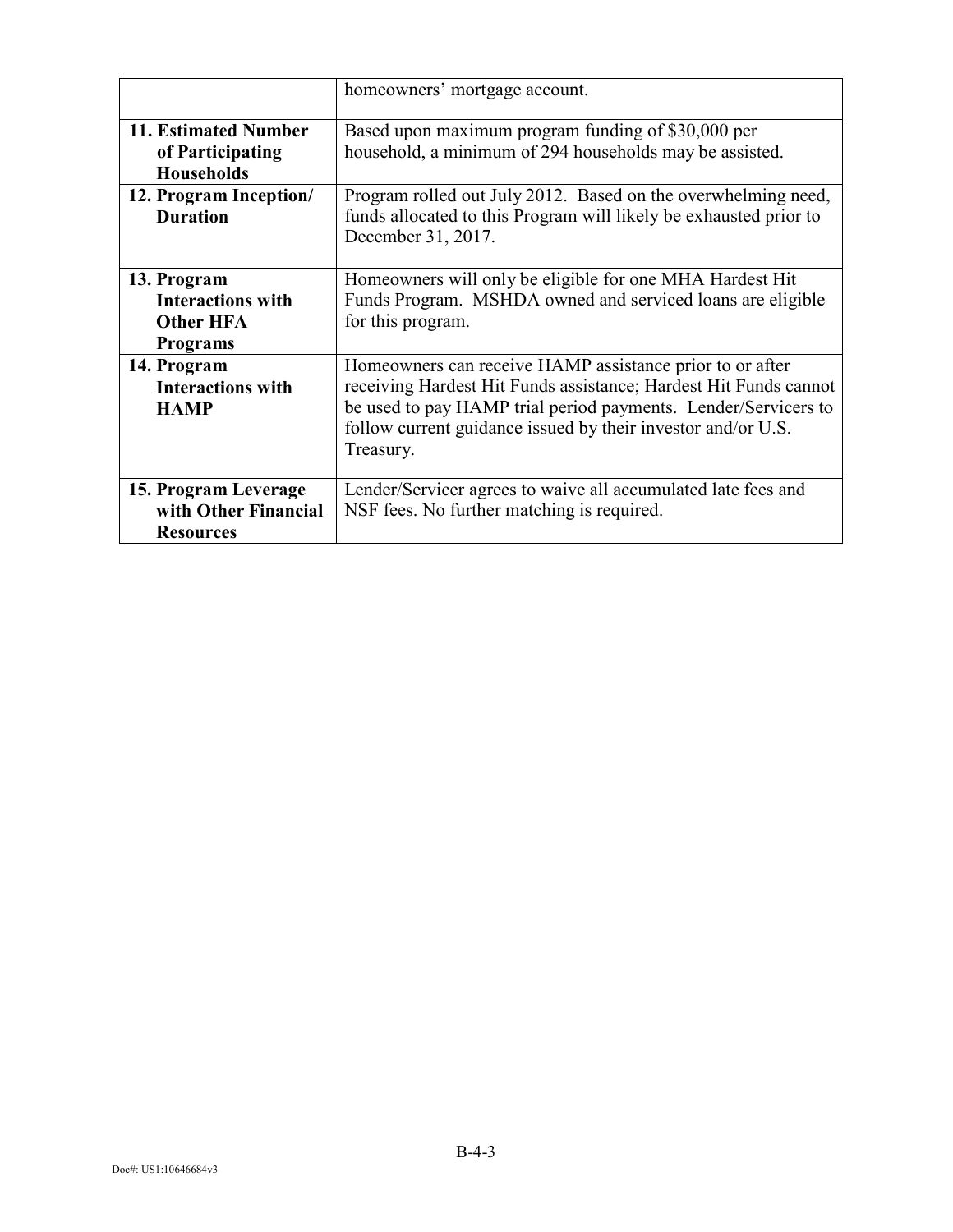# MICHIGAN STATE HOUSING DEVELOPMENT AUTHORITY

# **BLIGHT ELIMINATION PROGRAM (BE)**

# **Summary Guidelines**

|    | 1. Program Overview                                                        | Strategically target residential and multifamily demolition in<br>designated areas within the state of Michigan, by partnering with<br>land banks, non-profit and/or for-profit organizations (together,<br>"Partners").                                                                                                                                                                                                                                                                                                                                                                                                                                                                                                                                                                    |  |
|----|----------------------------------------------------------------------------|---------------------------------------------------------------------------------------------------------------------------------------------------------------------------------------------------------------------------------------------------------------------------------------------------------------------------------------------------------------------------------------------------------------------------------------------------------------------------------------------------------------------------------------------------------------------------------------------------------------------------------------------------------------------------------------------------------------------------------------------------------------------------------------------|--|
| 2. | <b>Program Goals</b>                                                       | The Blight Elimination Program (BE) primary purpose and goal<br>is to focus efforts on decreasing foreclosures and stabilizing<br>neighborhoods through the demolition and greening of vacant<br>and abandoned single family and multi family structures in<br>designated areas across Michigan. MHA will work with program<br>Partners to identify meaningful indicators that will enable them<br>to track and quantify the Blight Elimination Program's impact in<br>the designated communities.                                                                                                                                                                                                                                                                                          |  |
| 3. | <b>Target</b><br><b>Population/Areas</b>                                   | Demolition funds will be focused in the cities of Detroit, Flint,<br>Grand Rapids, Pontiac, Saginaw, Ecorse, Highland Park, River<br>Rouge, Ironwood, Muskegon Heights, Inkster, Jackson,<br>Hamtramck, Port Huron, Adrian and Lansing. Additional cities<br>will be selected through an application process pursuant to a<br>Notice for Funds Availability (NOFA), and upon approval of the<br>applicant's strategic plan and execution of agreements. Please<br>refer to program guides for additional information. MHA may<br>authorize demolition to immediately adjacent neighborhoods to<br>the designated cities if there is consensus among the applicable<br>Partners that activity will promote increased values of remaining<br>property and promote a positive economic impact. |  |
|    | 4. Program Allocation<br>(Excluding<br>Administrative<br><b>Expenses</b> ) | \$381,185,566.<br>Of this amount, no more than \$11,761,670 will be utilized<br>pursuant to the NOFA application process described above.                                                                                                                                                                                                                                                                                                                                                                                                                                                                                                                                                                                                                                                   |  |
|    | 5. Property Eligibility<br>Criteria                                        | MHA determines property eligibility. Property will be<br>considered blighted if it meets any of the following criteria as<br>determined by the local governing body in their strategic plan<br>and pursuant to program guidelines.<br>Considered a public nuisance according to local code or<br>ordinance.<br>Is a nuisance due to age, physical condition oruse.<br>٠<br>Has had utilities, plumbing, heating or sewage disconnected,<br>destroyed, removed or rendered ineffective so that property is                                                                                                                                                                                                                                                                                   |  |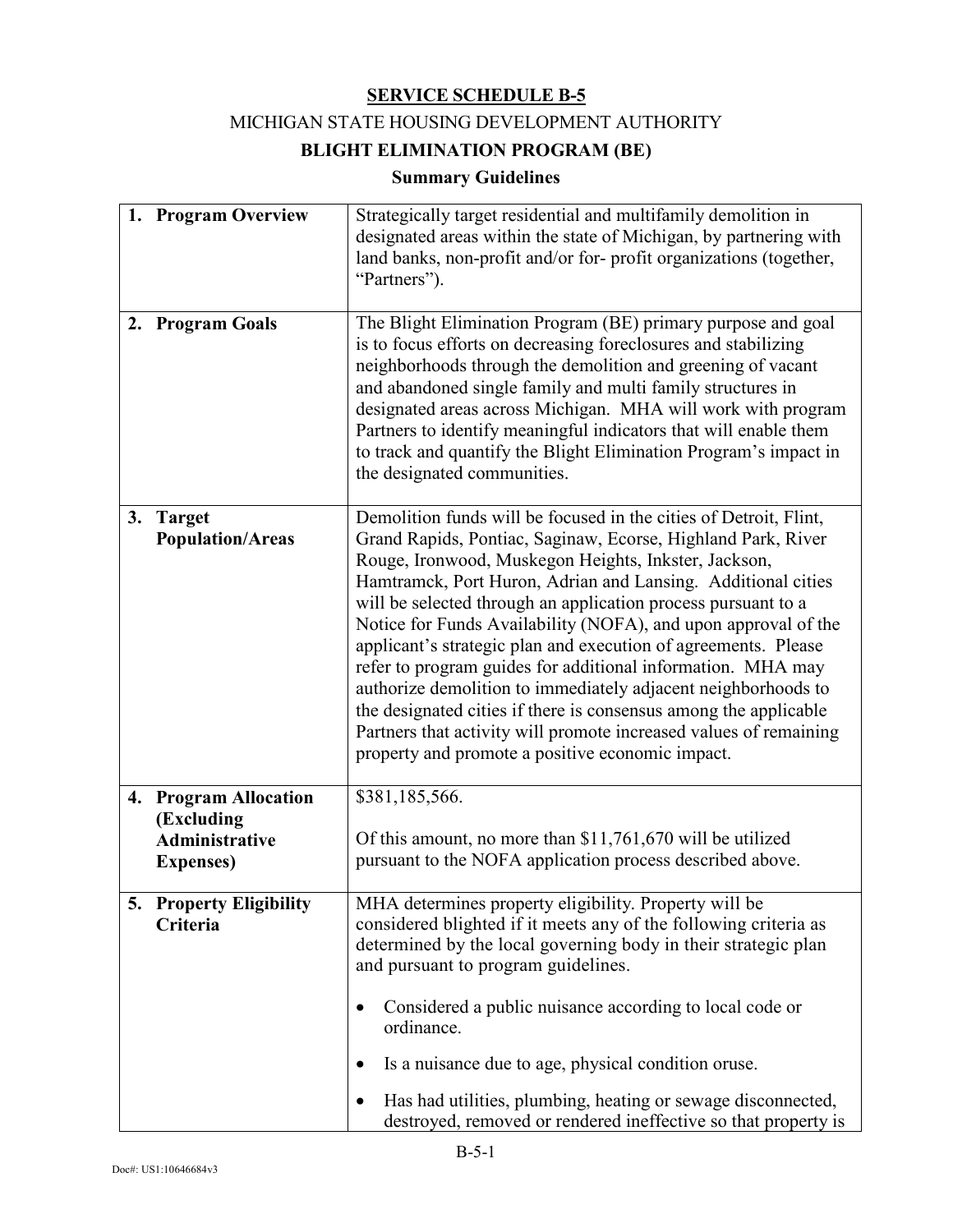|                                                  | unfit for the intended use.                                                                                                                                                                                                                                                                                                |
|--------------------------------------------------|----------------------------------------------------------------------------------------------------------------------------------------------------------------------------------------------------------------------------------------------------------------------------------------------------------------------------|
|                                                  | For any requests submitted on or after January 15, 2016,<br>properties must not be legally occupied at the time of any review<br>or approval by the HFA or eligible entity (as applicable) for blight<br>elimination activity.                                                                                             |
| 6. Ownership/Loan<br><b>Eligibility Criteria</b> | Eligibility for residential (1-4 units) and multi-family $(4+)$<br>$\bullet$<br>units) demolition will be determined by MHA internal<br>committee, ensuring funds will be appropriately spent,<br>providing the greatest good for the city and neighborhood as<br>defined in the program guidelines.                       |
|                                                  | MHA to issue note and mortgage not to exceed \$25,000 per<br>$\bullet$<br>structure for actual costs incurred to acquire (if applicable),<br>demolish, green, manage, and maintain property for a period<br>to run concurrently with the term of the lien.                                                                 |
| <b>Program Exclusions</b><br>7.                  | Commercial structures<br>٠                                                                                                                                                                                                                                                                                                 |
|                                                  | Properties listed on a national, state, or local historic register<br>that do not receive approval from State Historic Preservation<br>office and local Historical Chapters.                                                                                                                                               |
| <b>Structure of</b><br>8.                        | MHA/MSHDA will determine project sites in direct consultation                                                                                                                                                                                                                                                              |
| <b>Assistance</b>                                | with Partners.                                                                                                                                                                                                                                                                                                             |
|                                                  | Partners will be responsible for property acquisition (if<br>applicable), demolition work and on-going property<br>maintenance.                                                                                                                                                                                            |
|                                                  | Partners will submit to MHA/MSHDA the following for each<br>demolition candidate:<br>Property ownership and/or acquisition information including<br>$\bullet$<br>location, deed, title insurance or equivalent.                                                                                                            |
|                                                  | Pre demolition inspection with photos and post demolition<br>٠<br>inspection with photos. Third party environmental inspection<br>(including asbestos information, if applicable), report<br>providing proof of completion of demolition.                                                                                  |
|                                                  | Any other miscellaneous information identified on property<br>$\bullet$<br>to include hazards, adverse findings, etc.                                                                                                                                                                                                      |
|                                                  | Upon receipt of the above documentation, MHA will provide<br>Hardest Hit funding to Partner after Partner's execution of a<br>mortgage and note for a maximum of \$25,000 in favor of MHA.<br>Total assistance will provide for payoff of any existing lien (if<br>applicable), demolition costs, a \$500 one-time project |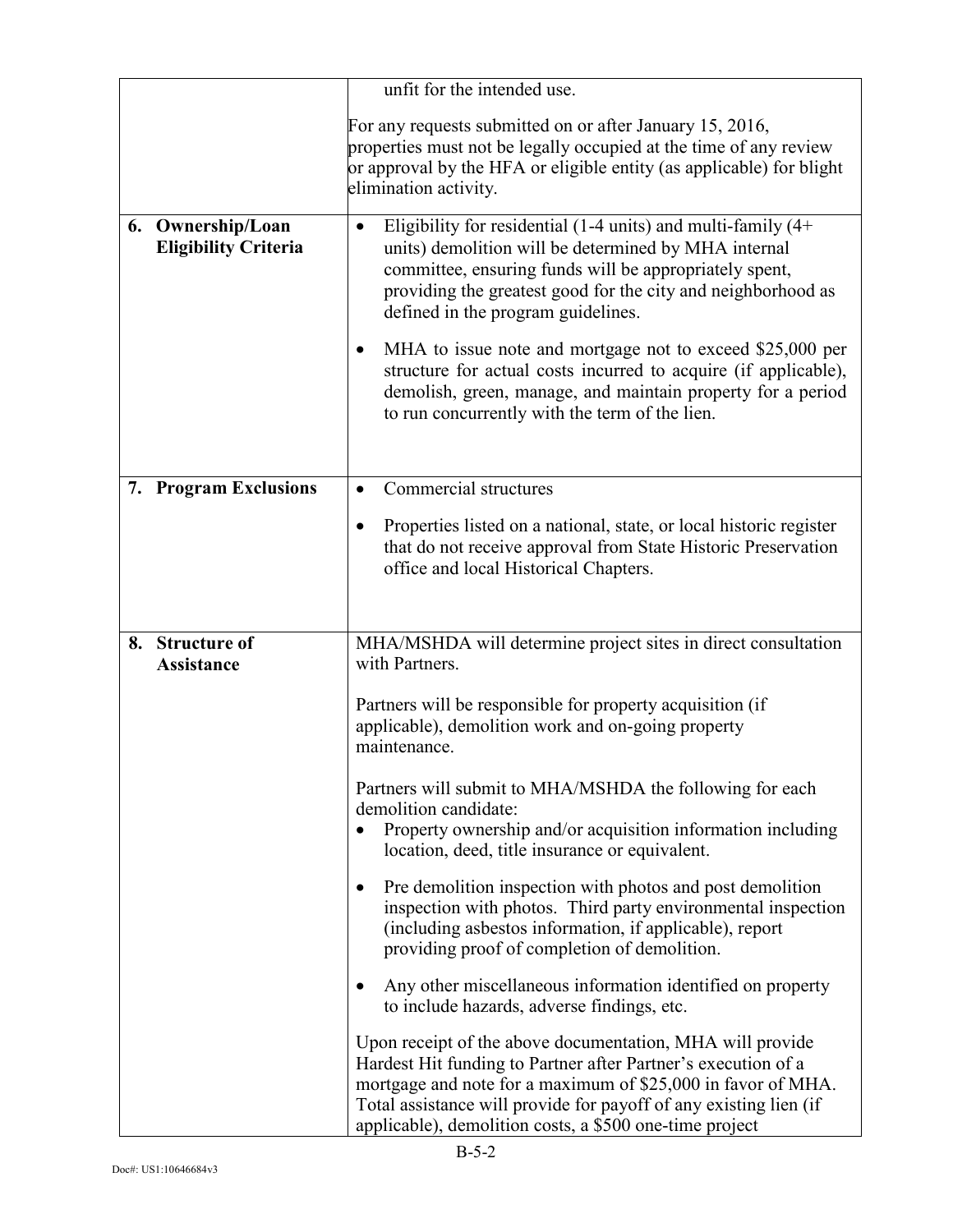|                                                               | management fee, and \$750 maintenance fee to cover<br>maintenance of property for a period to run concurrently with the<br>term of the lien.<br>Loan will be 0%, non-amortizing loan, forgivable over a 5 year<br>term at 20% per year, as long as covenants are met; outstanding<br>balance of loan will be due on sale, transfer, or unauthorized use<br>of the property, to the extent of net proceeds received. Mortgage<br>will be recorded through public records and ongoing monitoring,<br>repayments, and discharges will be conducted by MHA. Any<br>repayment of program funds will be re-invested back into<br>program allocation. All funds remaining in the program will be<br>returned to Treasury in accordance with the Agreement. Special<br>considerations may be made by MHA to release lien prior to 5<br>year term based on merit of request and to promote positive<br>economic impact to community as set forth in program<br>guidelines. |
|---------------------------------------------------------------|-------------------------------------------------------------------------------------------------------------------------------------------------------------------------------------------------------------------------------------------------------------------------------------------------------------------------------------------------------------------------------------------------------------------------------------------------------------------------------------------------------------------------------------------------------------------------------------------------------------------------------------------------------------------------------------------------------------------------------------------------------------------------------------------------------------------------------------------------------------------------------------------------------------------------------------------------------------------|
| 9. Per Property<br><b>Assistance</b>                          | Maximum of \$25,000 per structure which includes payoff of<br>existing lien (if applicable); demolition costs, a one-time project<br>management fee, and maintenance fee.                                                                                                                                                                                                                                                                                                                                                                                                                                                                                                                                                                                                                                                                                                                                                                                         |
| 10. Frequency of<br>Assistance                                | One time assistance per property.                                                                                                                                                                                                                                                                                                                                                                                                                                                                                                                                                                                                                                                                                                                                                                                                                                                                                                                                 |
| 11. Estimated Number of<br><b>Properties demolished</b>       | 15,247 properties could be served under this program if they all<br>receive the maximum funding amount of \$25,000. Further<br>economies of scale savings will be investigated to drive costs<br>down throughout all communities served for the BE program.<br>This will in essence increase the total number of properties served<br>to be greater than 15,247.                                                                                                                                                                                                                                                                                                                                                                                                                                                                                                                                                                                                  |
| 12. Program Inception/<br><b>Duration</b>                     | Expansion of Program to roll out late November, 2014. Based<br>on the overwhelming need, funds allocated to this Program will<br>likely be exhausted prior to December 31, 2020.                                                                                                                                                                                                                                                                                                                                                                                                                                                                                                                                                                                                                                                                                                                                                                                  |
| 13. Program Interactions<br>with Other HFA<br><b>Programs</b> | Property will only be eligible for one MHA Hardest Hit<br>Funds Program. MSHDA owned properties may be eligible for<br>this program.                                                                                                                                                                                                                                                                                                                                                                                                                                                                                                                                                                                                                                                                                                                                                                                                                              |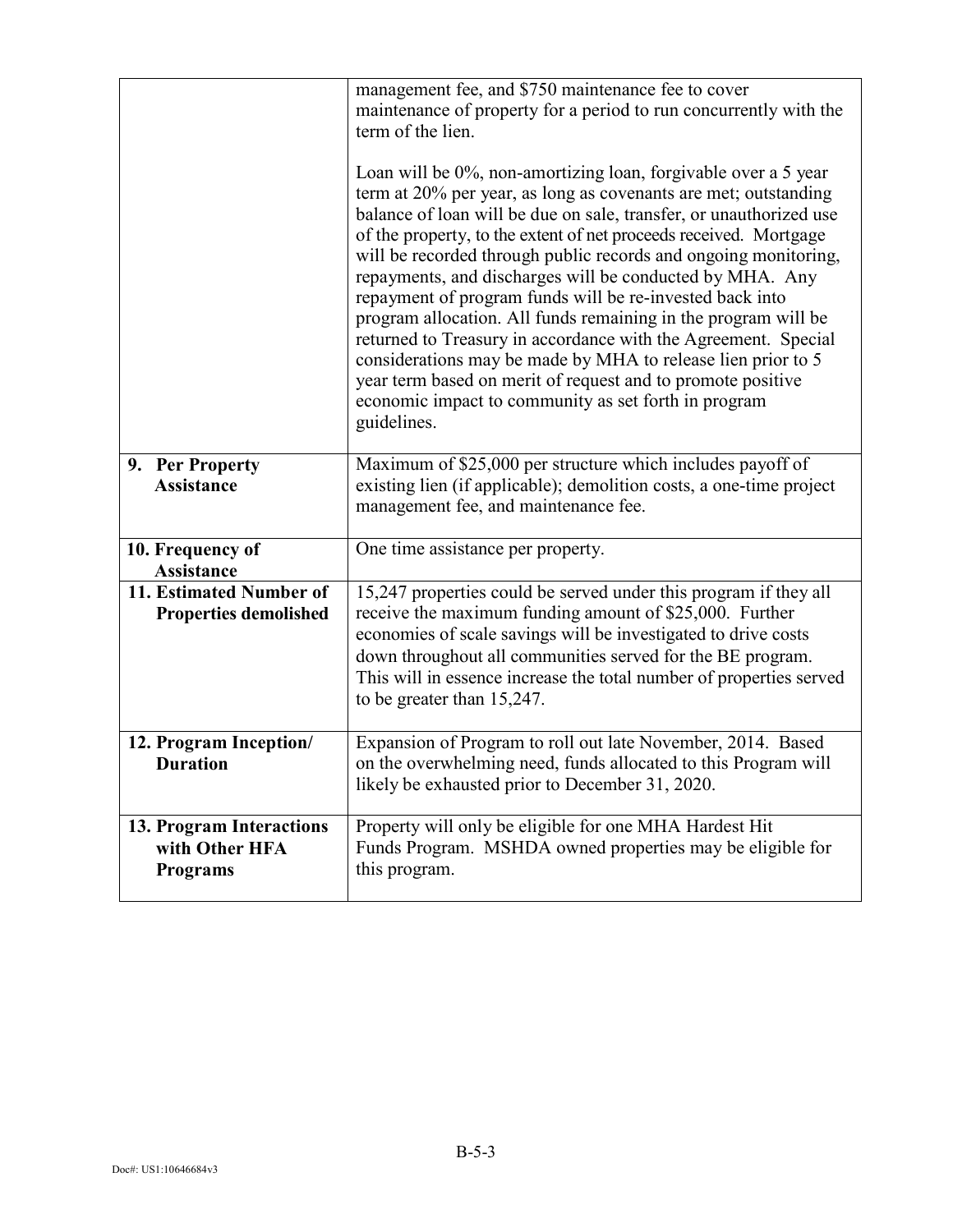# **SCHEDULE C**

## **PERMITTED EXPENSES**

|                                      | <b>Michigan</b>           |
|--------------------------------------|---------------------------|
|                                      |                           |
|                                      |                           |
|                                      |                           |
| One-time / Start-Up Expenses:        |                           |
| <b>Initial Personnel</b>             | \$0.00                    |
| Building, Equipment, Technology      | \$0.00                    |
| <b>Professional Services</b>         | \$57,270                  |
| Supplies / Miscellaneous             | \$0.00                    |
| Marketing /Communications            | \$787,500                 |
| Travel                               | \$0.00                    |
| Website development /Translation     | \$0.00                    |
| Contingency                          | \$0.00                    |
| <b>Subtotal</b>                      | \$844,770                 |
|                                      |                           |
| <b>Operating / Administrative</b>    |                           |
| <b>Expenses:</b>                     |                           |
| <b>Salaries</b>                      | \$42,256,910              |
| Professional Services (Legal,        |                           |
| Compliance, Audit, Monitoring)       | \$2,590,000               |
| Travel                               | \$70,000                  |
| Buildings, Leases & Equipment        | \$2,007,730               |
| Information Technology &             |                           |
| Communications                       | \$1,375,000               |
| Office Supplies/Postage and          | \$678,000                 |
| Delivery/Subscriptions               |                           |
| Risk Management/ Insurance           | \$25,000                  |
| Training                             |                           |
| Marketing/PR                         | \$10,835,003<br>\$800,000 |
| Miscellaneous                        |                           |
| <b>Subtotal</b>                      | \$60,637,643              |
| <b>Transaction Related Expenses:</b> |                           |
| <b>Recording Fees</b>                | \$2,650,000               |
| Wire Transfer Fees                   | \$405,000                 |
| <b>Counseling Expenses</b>           |                           |
| File Intake                          | \$204,440                 |